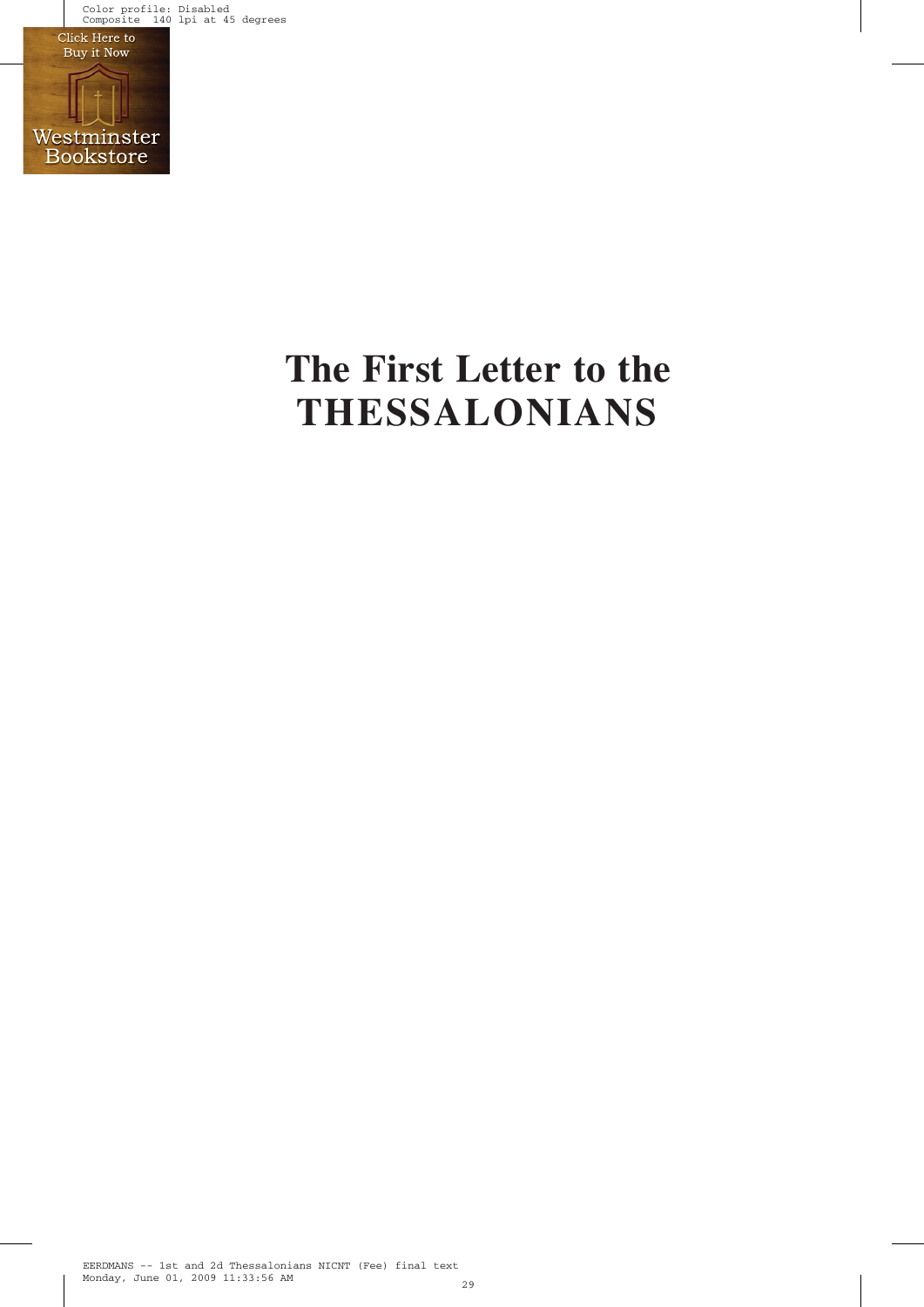Color profile: Disabled Composite 140 lpi at 45 degrees

I

 $\overline{\phantom{a}}$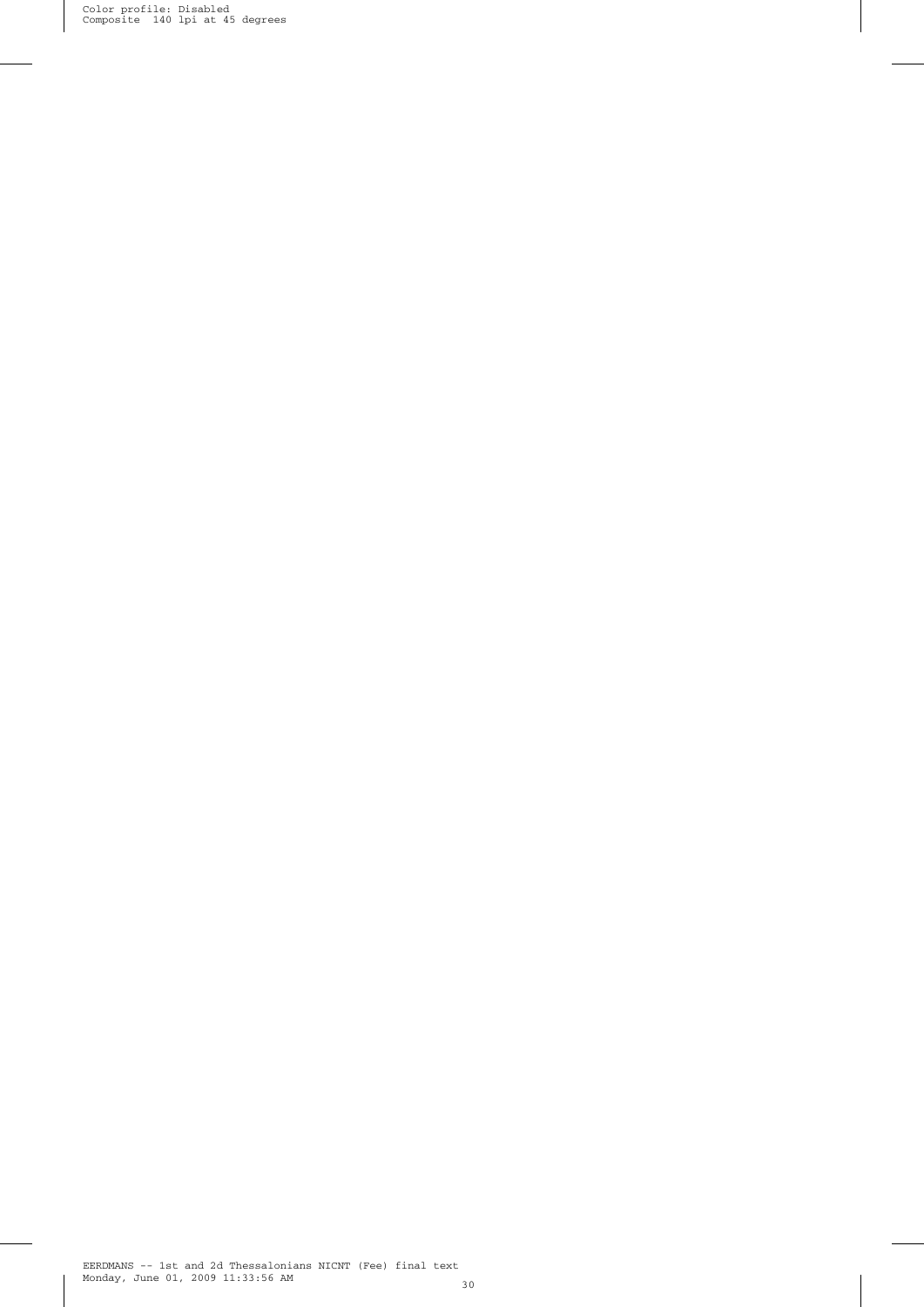# **Introduction to 1 Thessalonians**

Writing a commentary on Paul's two letters to the believers in Thessalonica would in some ways seem to require three introductions: one regarding the city and its Christian community, matters that will be of concern to both letters; and a second and third one on the two letters themselves, since even though they have some obvious relationships with each other, each in fact is unique to itself; and especially because the authorship of the second letter is disputed by many, it requires a much larger section on this matter in that case. But I will here stay with the tradition and offer only two introductions. Where I will tend to part from the tradition is by offering separate introductions at the beginning of each commentary, rather than to offer them both at the beginning of the book as a whole. This is simply my own attempt to give 2 Thessalonians its proper due, rather than to have it "tag along" with a commentary on the first letter.<sup>1</sup> In the present case I begin with the more "settled" matters (authorship and date) and then move on to the more substantive questions regarding the city of Thessalonica and the nature of the nascent Christian community in this bustling metropolis, and thus the occasion of the present letter.

# **I. AUTHORSHIP AND DATE**

Although Pauline *authorship* of this letter has been denied from time to time, dating back to the extreme historical scepticism of F. D. Baur in the mid-

1. I will also here assume the historical tradition to have it right that the numbers before each letter represent their proper chronological order; the one commentator who thinks otherwise (C. A. Wanamaker) has found few followers — for good reasons, I am convinced.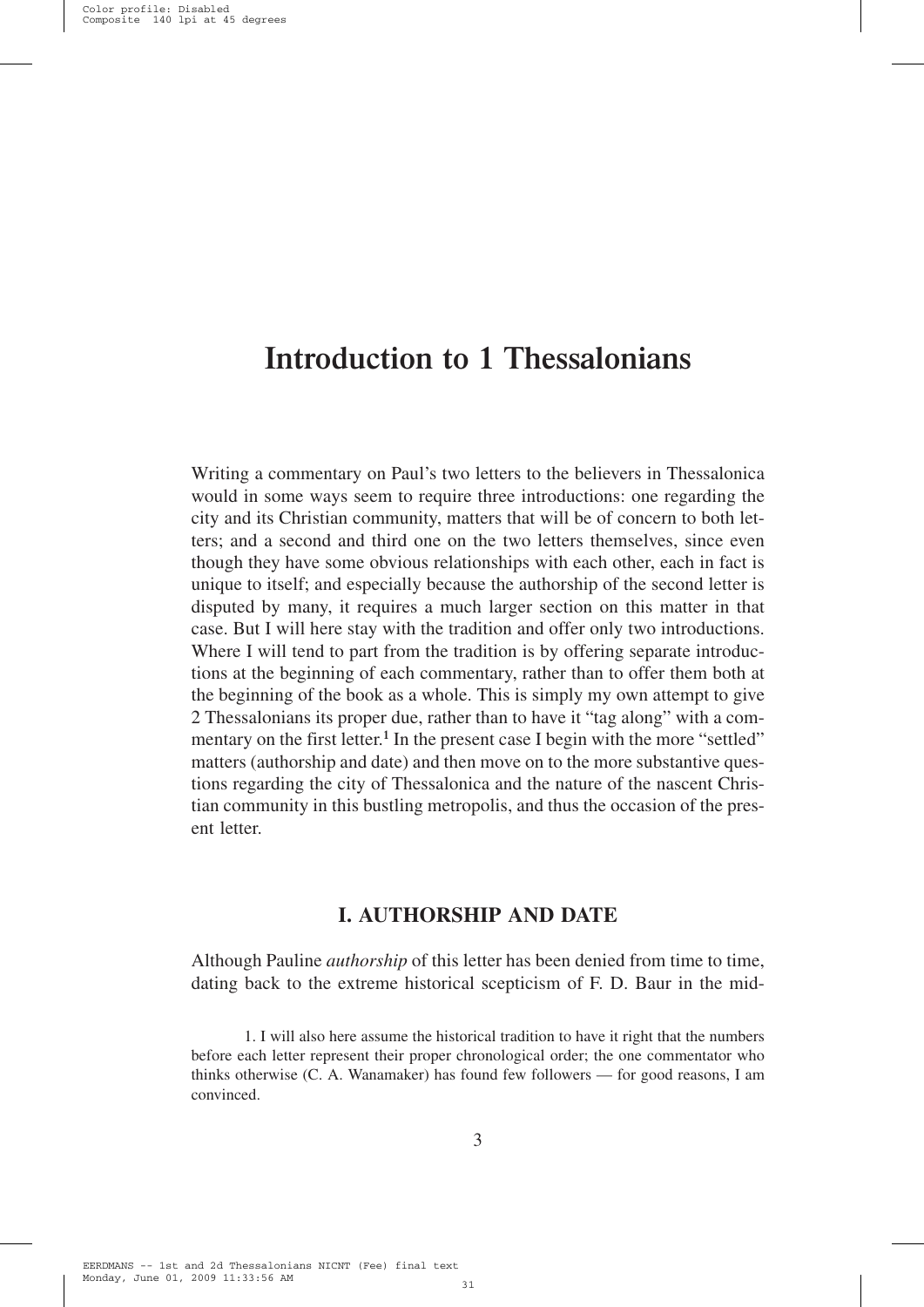nineteenth century, such denial faces enormous historical difficulties — so much so that one wonders, "Why bother?" Baur's reasons were ultimately based not on historical grounds as such, but on his own buying into Hegelian philosophy. Thus since the turn of the twentieth century, the Pauline authorship of this letter has been rather universally accepted as historical fact.

But the more significant question in this regard is that of single or plural authorship, since the two letters to this church are the only two in the corpus with two unique features. First, the "author(s)" in this case are identified without further qualification ("apostles," "servants," etc.), which becomes the standard feature in all subsequent letters beginning with our 1 Corinthians.2 Second the first person plural is basically maintained throughout the letter, so that by all normal historical standards the letter should be identified as Paul's, Silas's, and Timothy's letter to church of the Thessalonians. Indeed, given that all three are named in the address, one must take seriously that Paul intended the letters to have come from all three of them.

Nonetheless, the letter was basically dictated by only one of them, the apostle himself, as the occasional "lapses" into the first person singular (2:18; 3:5; 5:27) make certain. But even so, given the uniqueness of the plural "we" in these two letters, plus the fact that the letter begins by naming the three of them, we should probably take the plurality of authorship more seriously than most of us are wont to do. This becomes the more certain, it would seem, because of the fact that in this first letter (as well as the next) Paul makes absolutely no point of his authority to speak into their situation. This phenomenon begins — for good reason, it turns out — with his first preserved letter to the believers in Corinth. This further adds to the evidence that, however else this letter might be described by ancient standards, it is first of all a letter of friendship. Paul is designated neither as "an apostle of Christ Jesus" nor as "a servant of Christ." The three of them are simply named as co-authors, jointly speaking into the situation in Thessalonica, even though the letter itself is dictated by Paul.

The *date* of the letter is based primarily on the combined data from Acts 17:1-9 and the singular mention by Paul of his (and presumably Silas's) being left alone in Athens by his (their) having sent Timothy to the Thessalonians from there (3:1-2). The very way this is stated implies that Paul was no longer in Athens, but had gone on to Corinth.<sup>3</sup> From the Acts

<sup>2.</sup> This assumes, contrary to a large body of evangelical scholars, that Galatians is not Paul's first letter, but was written after 2 Corinthians and before Romans. See the Introduction to my *Galatians: A Pentecostal Commentary* (Blandford Forum: Deo Publishing, 2007), 4-5.

<sup>3.</sup> The outside chronological "peg" for all of this calculation is the reference in Acts 18:12 to Paul's appearing before Gallio, whose tenure in Corinth can be accurately dated either 51-52 or 52-53 ce.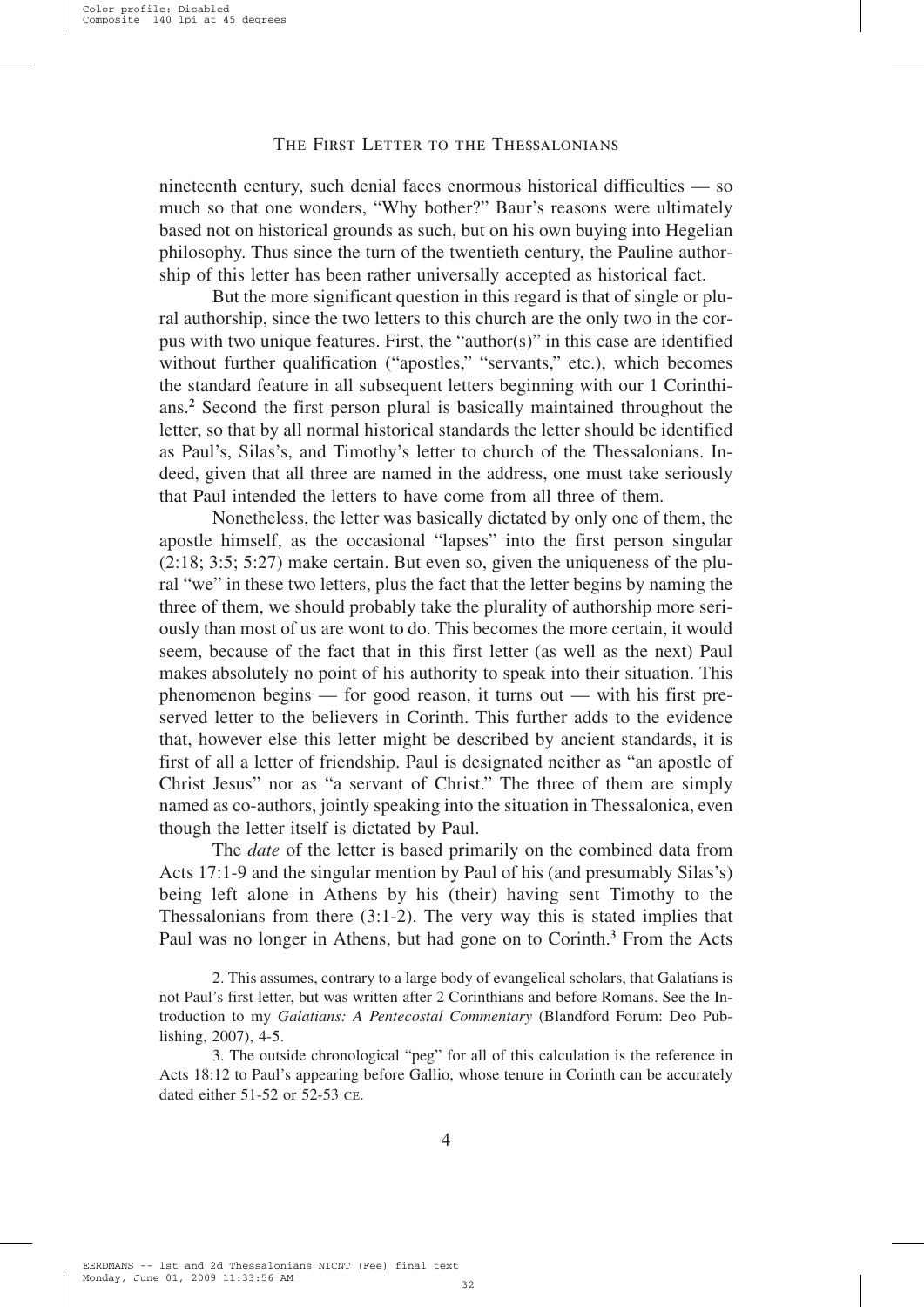#### THE CITY AND ITS CHRISTIAN COMMUNITY

reference, where one is told that Paul and his companions came to Thessalonica by way of Philippi, from whence they had been asked to leave by the town authorities, we may legitimately assume a date *circa* 49 or 50 ce for the writing of this letter.

What is unknown specifically is Paul's actual *location* at the time of writing, since the mention in 3:6 of Timothy's return has no geographical referent regarding the place of return. Therefore, on the basis of the Acts account the majority of scholars have assumed the return of Timothy and the sending of this letter to have taken place in the early months of Paul's visit to Corinth narrated in Acts 18:1-18a. This can be neither proved nor disproved; it is simply based on — and fits well with — the few historical data at our disposal.

## **II. THE CITY AND ITS CHRISTIAN COMMUNITY**

Thessalonica (sometimes Saloniki) is one of the several Mediterranean cities that has had a continuous history from the Greco-Roman period to the present, mostly because of its strategic location at the northernmost point of the Thermaic Gulf (Gulf of Salonica), while sitting astraddle the Egnatian Way, the main thoroughfare between Byzantium (now Istanbul) in the east and the Adriatic ports in the west. According to the Greek historian Strabo (d. 23 ce), the present city was founded by Cassander in the fourth century bce and was named after his wife Thessalonice (= "victory of Thessaly"), who was a daughter of Philip and half-sister of Alexander the Great. In 167 BCE, when Macedonia was annexed by Rome and divided into four parts, Thessalonica became capital of the second district. When the province was reorganized in 148 bce, it became the capital of the province of Macedonia. In the give-andtake of history, the city was fortunate enough to side with Octavian (later Augustus) in the Roman civil war (42 bce) and thus in victory was awarded the status of a "free city." At the same time, of course, as with Philippi, this assured loyalty to the emperor — and the imperial benefits that went with such loyalty.

According to Luke's account in Acts 17:6, the local government was administered by "politarchs," a word found on inscriptions, but only in Luke in known literature. Apparently there were five "politarchs" at the time of Paul. Because of its strategic geographical location, it almost certainly had a population mix similar to that of Corinth, making it an especially cosmopolitan city, in comparison, for example, with an interior town like Philippi. The majority would have been Greeks, but cities like Thessalonica and Corinth experienced a considerable influx of immigrants from everywhere, including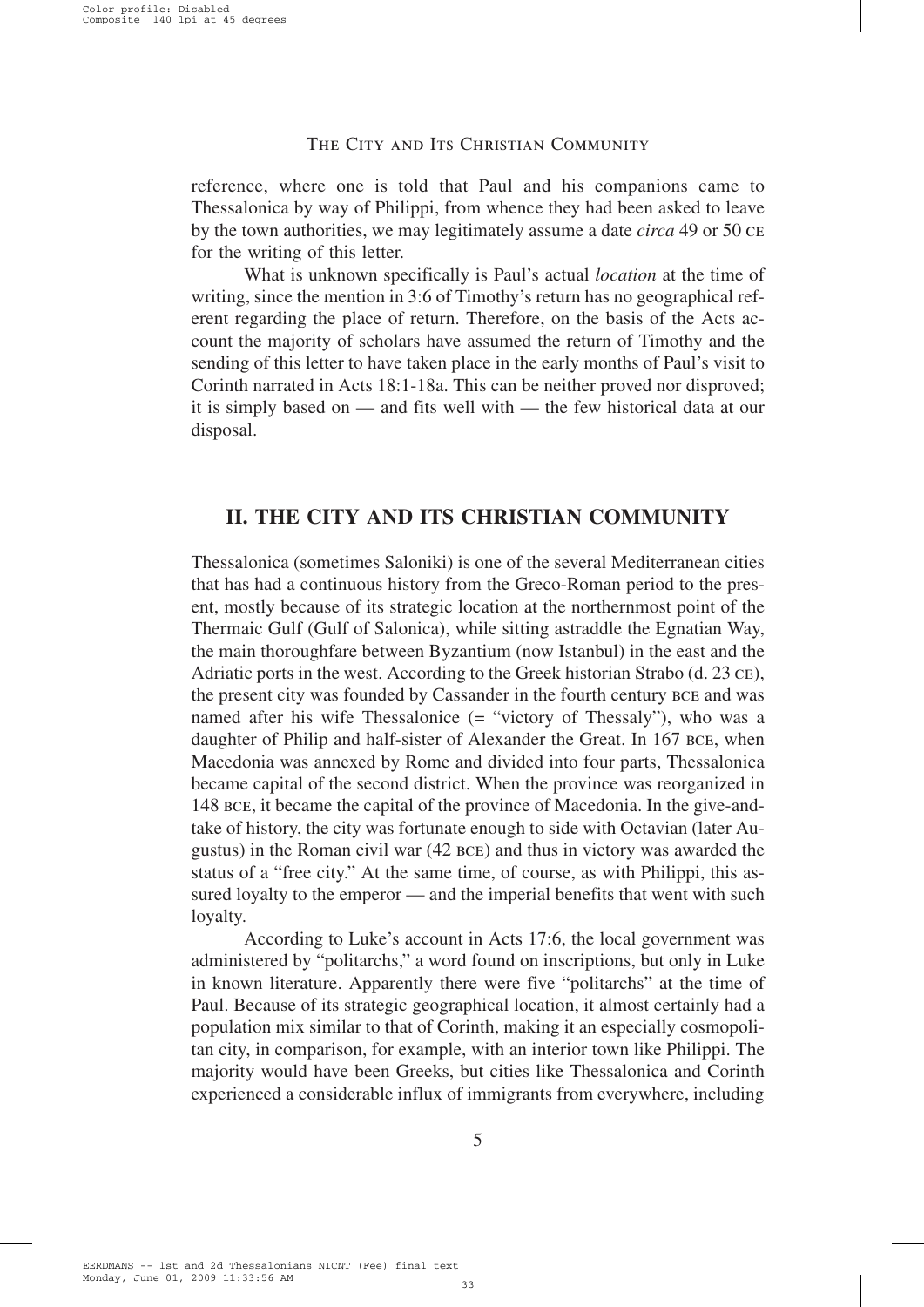especially Diaspora Jews. It was also a city where, unlike more truly Roman cities, women held places of honor and authority. These various realities also meant that it had a considerable mix of trade guilds and religions.

The founding of the church itself, recorded in Acts 17:1-9 and referred to in 1 Thessalonians 1:4-10, probably took place ca. 49-50 ce. As was Paul's habit, the missionary trio (Paul, Silas, and Timothy) began their proclamation not in the Agora, but in the Jewish synagogue, which according to the account in Acts lasted only three sabbaths. What happened next in terms of time and length of stay is shrouded in mystery, since the next event recorded by Luke, hard on the heels of the preceding narrative, is their being hustled out of Thessalonica in the dead of night by "the believers" there. But the evidence of the two Thessalonian letters, both Paul's own references to his teaching them<sup>4</sup> and the degree of Christian maturity the letters reveal, suggests that the believing community had been more sufficiently grounded than one would normally expect to have happened in two weeks. And since Luke's time reference had to do with the length of Paul's ministry in the Jewish synagogue, not with his stay in Thessalonica as such, one should probably posit a stay of several weeks or months.

Indeed, everything else in 1 Thessalonians, plus a passing note in Philippians 4:16, indicates a stay of longer than three weeks. In 1:8 Paul reminds them that news about their own "faith" had preceded him to his next stops (Berea/Athens/Corinth), something that would seem to require time to have developed. In 2:9-12, 17 and 19-20 Paul reminds them of the high degree of mutual affection that existed between him (and Silas and Timothy) and these believers, which again would take more time than two weeks would have normally allowed. Likewise in 2 Thessalonians 3:7-10, Paul further reminds them that he had worked "with his own hands" so as not to be a burden to them and thus also to offer them an example to follow. These kinds of behavioral models would be difficult to establish in two weeks. But the ultimate proof of a longer stay comes from a passing reference in Philippians 4:16, where Paul reminds that congregation that "once and again" they had ministered to his needs while he was in Thessalonica. The "once and again" by itself pushes the time frame far beyond two weeks. But having said all that, we still remain in the dark as to the actual length of stay — probably some six or more months, but who is to know?

According to the Acts account (17:4), the overall result of Paul's stay in Thessalonica was the conversion of "some of the Jews, . . . a large number of God-fearing Greeks and not a few prominent women." This picture fits our

<sup>4.</sup> See esp. 2 Thess 2:5, where Paul's "Don't you remember that I used to tell you these things?" implies teaching on certain aspects of Christian eschatology that would seem to require more time than just two weeks.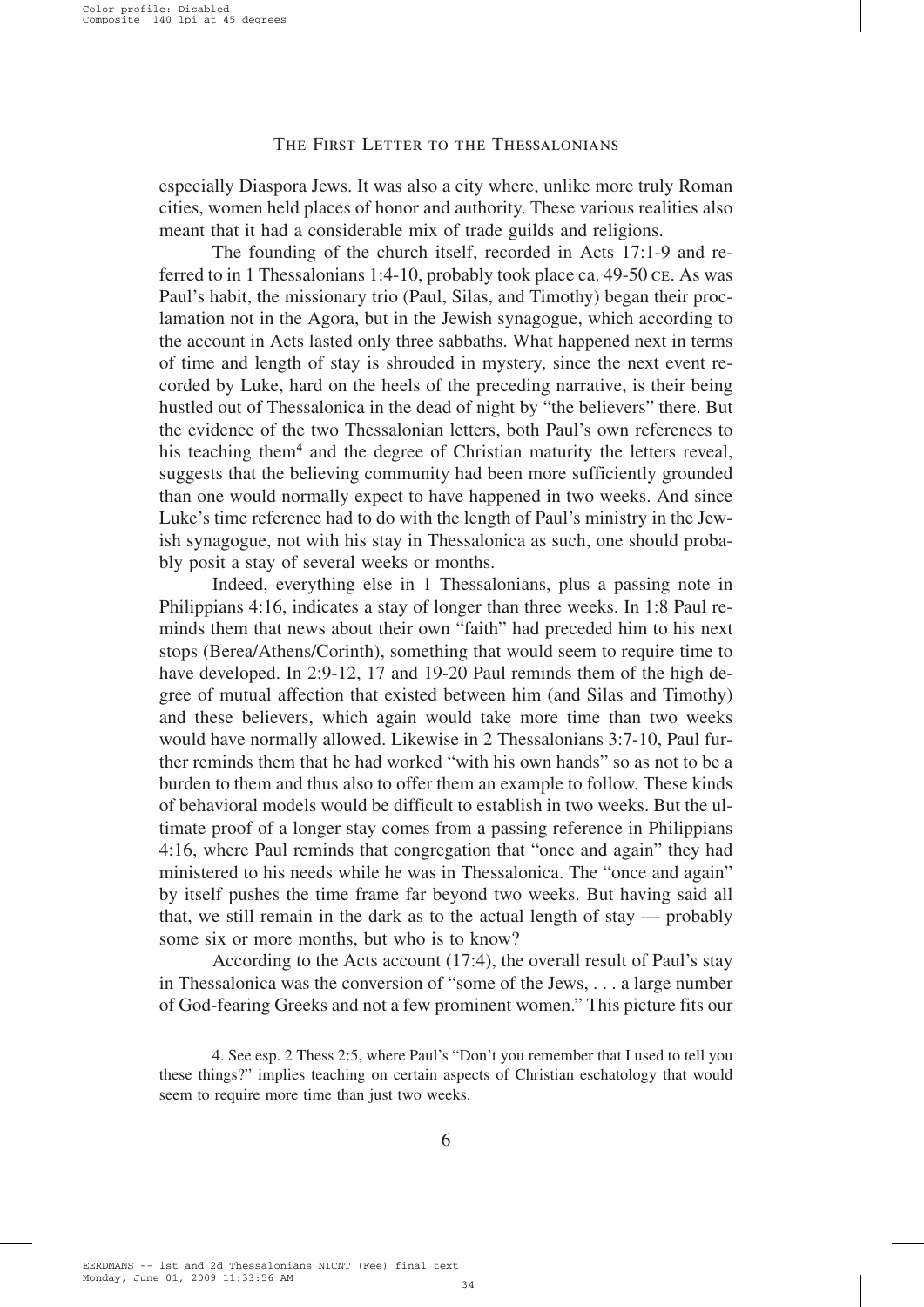#### The Occasion and Place of Writing

two letters quite well. Although the evidence from these letters for Jewish presence is nearly nonexistent, that is most likely the result of the heavy predominance of Gentile converts. Moreover, even though the believing community began, as usual, among "God-fearers," the picture that emerges in 1 Thessalonians 1:9-10 is one of more purely pagans turning to Christ (1:9); and the issue with the unruly-idle in 1 Thessalonians 4:9-11, which is taken up in greater detail in 2 Thessalonians 3:6-15, is most likely related to Gentile sociology, probably reflecting a degree of tension between tradespeople and more wealthy householders. The implication in all of these cases is that Paul and his companions had been with the nascent believing community for a stay of several months, not just two weeks.

Finally, we should note that as elsewhere the nascent Christian faith tended to cut across all of these various sociological and commercial boundaries, which was very likely one of the reasons it was suspect and thus destined for its share of persecution, as the (very brief) narrative in Acts 17 indicates. But this is also one of the reasons for some of the tensions that emerge in both of the Thessalonian letters, especially the issue of the "unruly-idle," whose apparent misunderstanding of one's place in Christ led to their attempt to live off the largesse of others.

#### **III. THE OCCASION AND PLACE OF WRITING**

In comparison with all the later Pauline letters, 1 Thessalonians has two remarkable features not found in any of the others. First, whereas most of the other letters begin with an opening thanksgiving and prayer report, in this letter that material extends through chapter 3, and thus covers nearly 60 percent of the entire letter — although the majority of this material does not technically belong to these two matters. Put another way, the thanksgiving, which begins in the "normal way" at 1:3, shows no clear evidence of coming to a full stop along the way, as thanksgiving for past relationships (apparently) spins off into a long narrative regarding the history of that relationship, before it concludes with a prayer report in 3:11-13. In later letters, when a prayer report occurs, it does so immediately after the thanksgiving report.

Second, the greater part of this letter — all but 4:13-18 — reflects a return to issues that Paul had previously spoken to when he was present among them. Thus the letter is full of information that is either reminding them of what they had already been taught or reinforcing what they already know. Indeed, there are no fewer than eleven "you already know" kinds of reminders in this letter (1:5; 2:1 [2x], 5, 9, 10, 11; 3:3-4; 4:2, 9; 5:1), and in two of these instances (4:9 and 5:1) he insists that he has "no need to write." Yet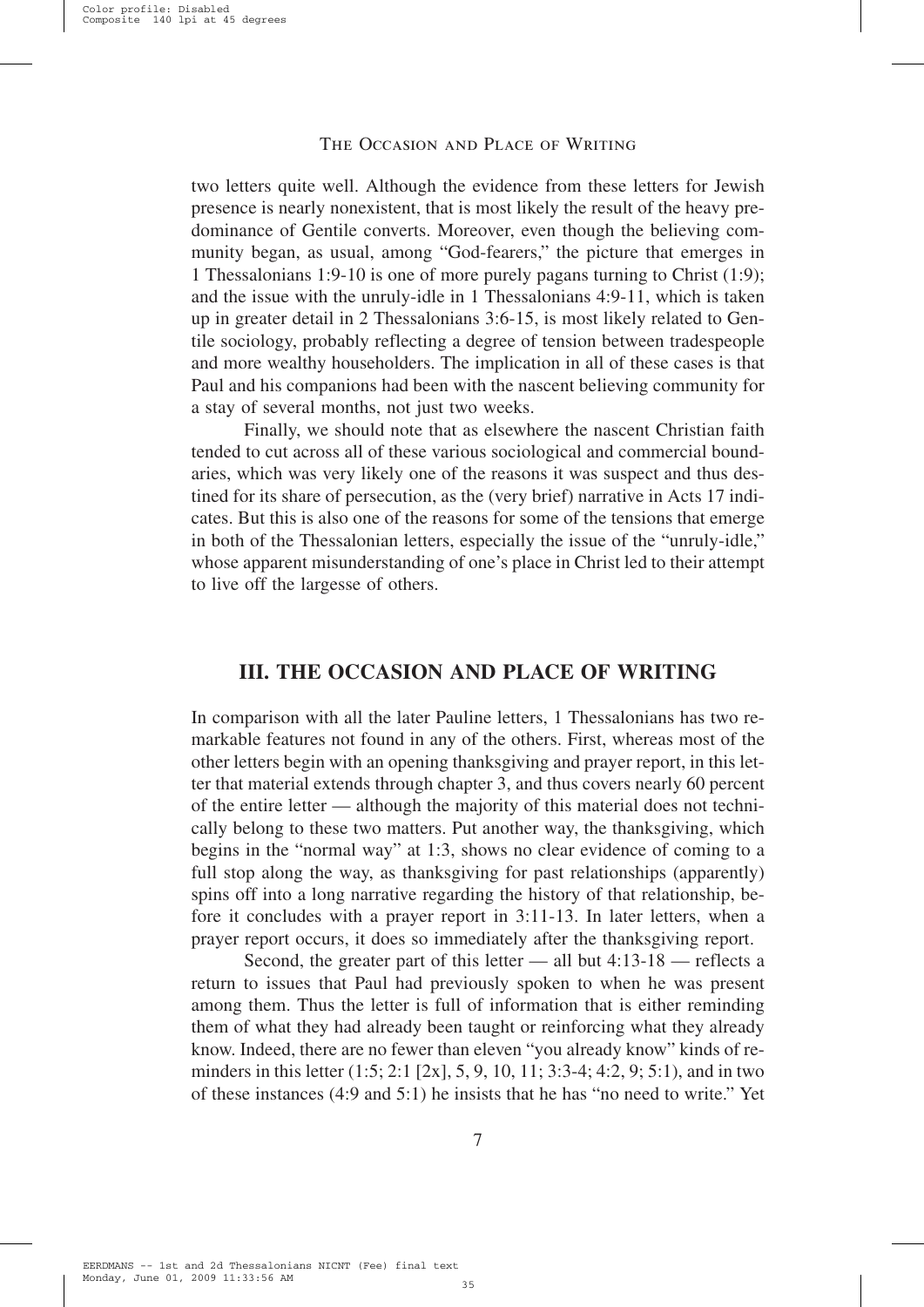he writes anyway! So the "why" question simply must be dealt with, especially since Timothy has returned with what appears to have been an essentially good report about them.

Trying to answer the "why" question is what leads one to a proposed occasion for the letter. A careful reading of 1 Thessalonians causes several matters to emerge. First, the majority part of the "recall" language is to remind them of his earlier time among them, where two matters stand out: *their* conversion and *his* manner of life while among them. Second, his and his companions' hasty departure from the city had led to some obvious anxiety about the Thessalonians in the meantime. The reasons for his anxiety are three: (*a*) From Paul's point of view, he had left Thessalonica before his work there had been brought to its proper conclusion, especially his concern to see them fully established in Christ. The hint of this emerges in 2:17 ("we were torn away from you for a short time"). (*b*) Meanwhile, evidence from 2:14-16 indicates that they had become a suffering community, which 1:6 implies was there from the beginning. The cause of the "suffering" in this case is related to some form of persecution. (*c*) These two matters become for Paul matters of some anxiety, based almost certainly on his sudden departure from them ("we were orphaned"! [2:17]), his subsequent inability to return, and their own persecution. Indeed, this latter item joins the first two, not only to fuel the arguments from the opposition but also to increase his own level of anxiety about them.

The letter itself was thus written on the return of Timothy from Thessalonica and his essentially good report about them as a community of believers. At the same time three matters need to be spoken to, which ultimately accounts for the letter: a question related to the sanctity of the marriage bed; the refusal to work by some who were able to, but chose rather to live off the largesse of others; and questions about the nature and timing of the Lord's return. These issues, besides being addressed directly, seem also to be summarized at the end by the "staccato" imperatives of 5:14.

The place of writing the letter was certainly Corinth. The evidence for this comes from the mention of Athens in 3:1-2, where the implication of the reference is that Paul had waited in Athens but was no longer there; and since, according to the account in Acts, Corinth was not only the next city he visited, but it was also the first one where he stayed for a considerable length of time (18 months, according to Acts 18:11), this seems the most likely place for him to have written back to the Thessalonians.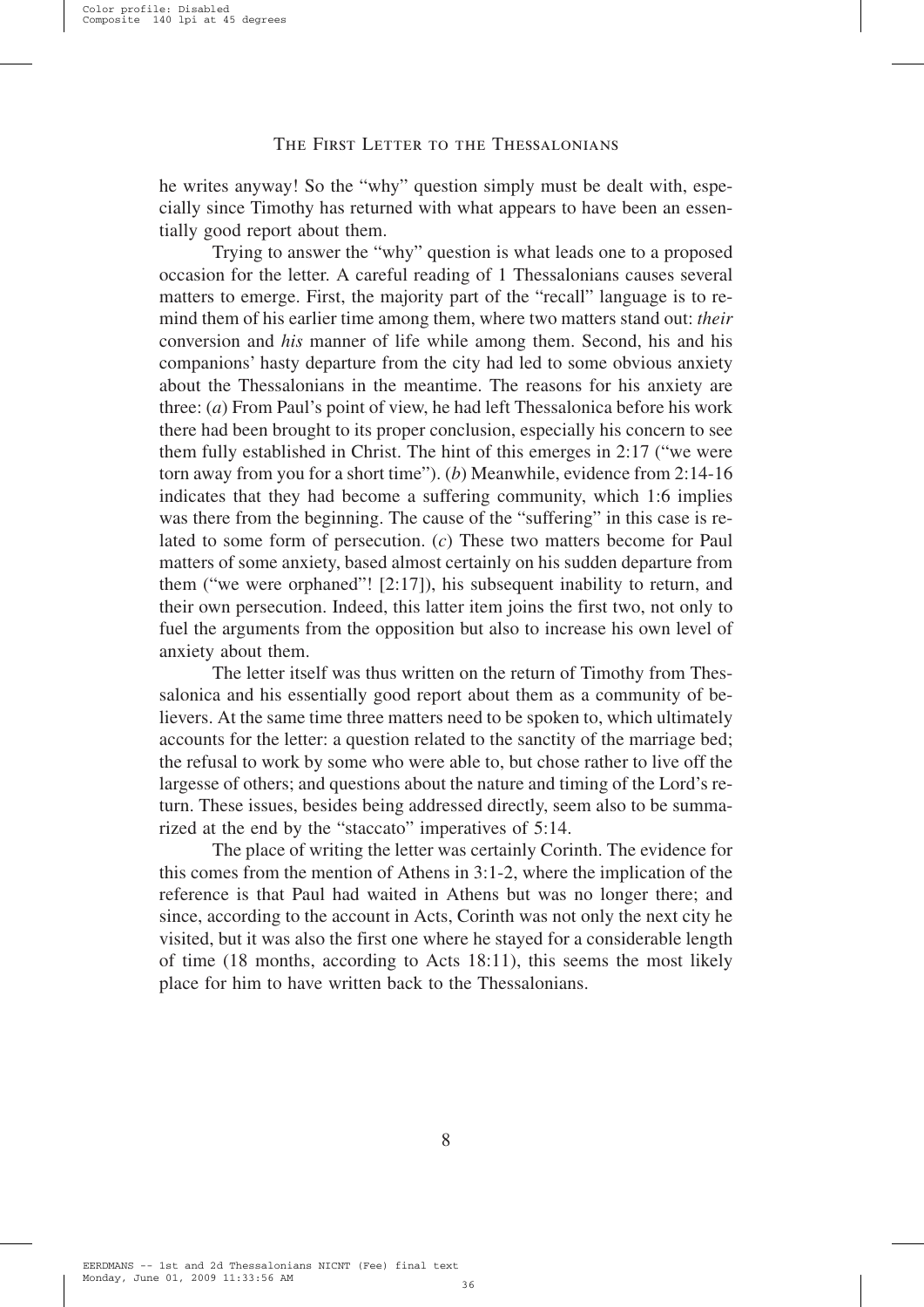# **Text, Exposition, and Notes**

### **I. THANKSGIVING, NARRATIVE, AND PRAYER (1:1–3:13)**

Almost all letters from the Greco-Roman period<sup>1</sup> begin with a threefold salutation: The Writer, to the Addressee, Greetings.2 Very often the next item in the letter would be a wish (sometimes a prayer) for the health or well-being of the addressee. Paul's letters, which generally follow this standard form, usually include a thanksgiving  $\alpha^3$  — also directed toward God. In some cases he also includes a prayer report, telling them not only *that* he remembers them in prayer, but also spelling out in some detail the *what* of such prayer.4 These features are already identifiable in this first extant letter.<sup>5</sup> But they are

1. For helpful studies of letter writing in the Greco-Roman period, see J. L. White, *Light from Ancient Letters* (FFNT; Philadelphia: Westminster, 1986), whose analysis is based on the Greek papyri, and S. K. Stowers, *Letter Writing in Greco-Roman Antiquity* (LEC 5; Philadelphia: Westminster, 1986), who throws the net more widely. Either (or both) of these is essential reading for the serious exegesis of one of the NT letters. Along with the useful collection of such letters in Stowers and White, see also A. S. Hunt and C. C. Edgar, eds., *Select Papyri I* (LCL; Cambridge, Mass.: Harvard University Press, 1932), for further examples from the Greek papyri.

2. All the true "letters" in the NT follow this pattern (including the letter from James in Acts 15:23-29), except for 3 John, which lacks the standard greeting. For a collection of examples from the papyri, see F. X. J. Exler, *The Form of the Ancient Greek Letter of the Epistolary Papyri (3rd c. B.C.*–*3rd c. A.D.)* (Chicago: University of Chicago Press, 1923), 23-68; for a further collection and detailed study, see F. Schnider and W. Stenger, *Studien zum neutestamentlichen Briefformular* (NTTS 11; Leiden: Brill, 1987).

3. Noticeably absent in Galatians, 1 Timothy, and Titus.

4. See 1 Thess 3:11-13 and 2 Thess 1:11-12; cf. Col 1:9-11 and Phil 1:9-11.

5. For the judgment that this is Paul's first extant letter, see the Introduction to my commentary on Galatians (*Galatians: [A] Pentecostal Commentary* [Blandford Forum: Deo Publishing, 2007], 4-5); cf. the present Introduction, pp. 4-5.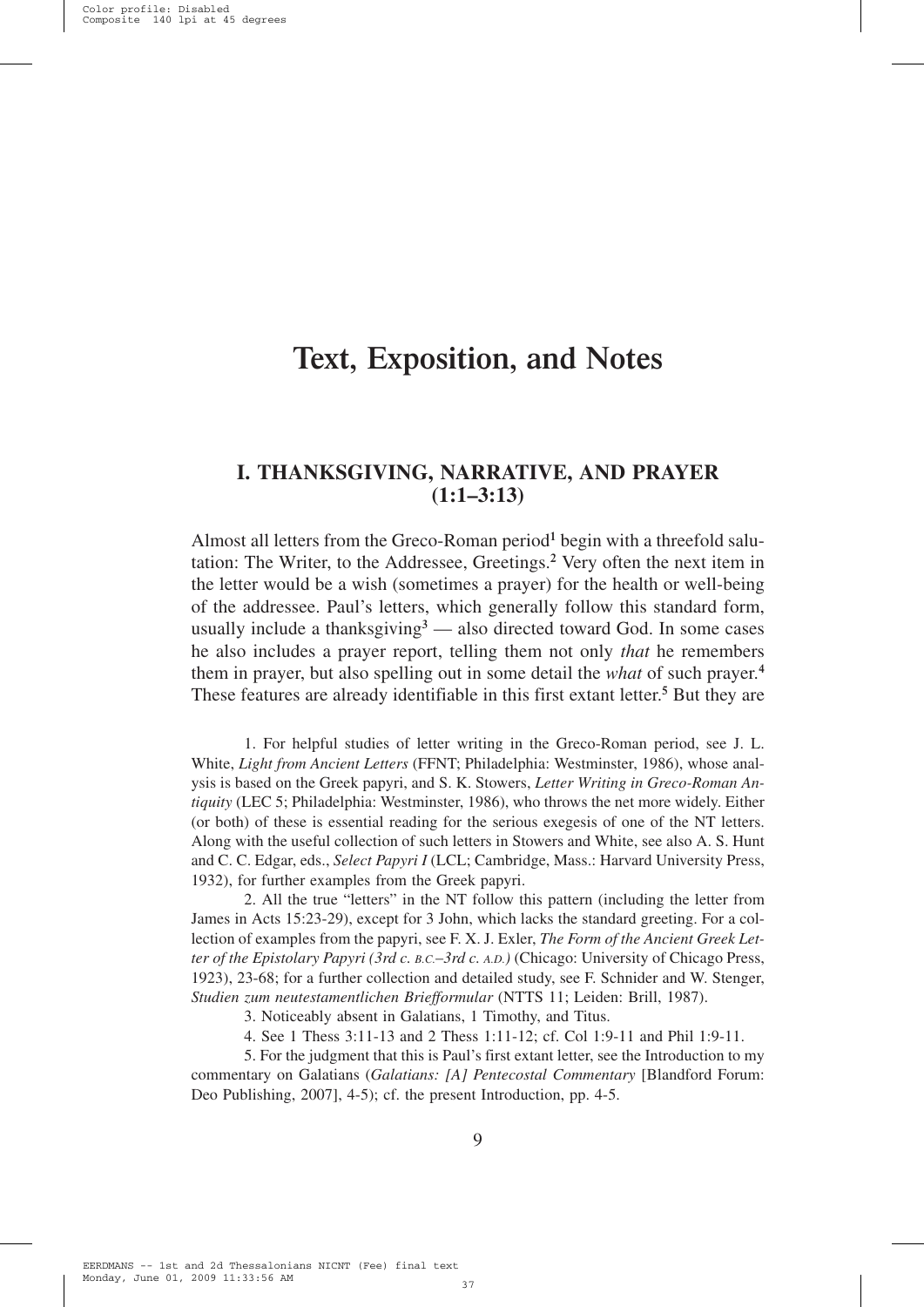so in some contrast to those that will come later — including 2 Thessalonians — where each of the elements becomes more easily identifiable, even when elaborated somewhat. Such is not the case for 1 Thessalonians, with the result that chapters 1–3 have come under all kinds of scrutiny and differing analyses.6

It is not that the elements themselves cannot be identified. After all, 1:2-3 have all the markings of Paul's thanksgiving reports, while the (very typical) prayer report finally appears in 3:11-13. But the distance between these two items is part of the problem — along with two other matters that make analysis difficult. First, the thanksgiving report in this case does not come to a neat conclusion. Even though 1:4 is grammatically dependent on "we always thank God" in verse 2, what follows, beginning with verse 5, seems to move away from explicit reasons for thanksgiving, and evolves instead into a long, extended narrative of the apostles' (Paul, Silas, and Timothy) recent past relationships with the Thessalonians. The same thing happens again in 2:13, where the thanksgiving report is resumed (or repeated) from 1:4 — only to be lost again in the continuation of the narrative, now explaining his own anxiety about them in the meantime. This finally eventuated (as they themselves now know) in the sending of Timothy to them (2:17– 3:5). The narrative then concludes with an obvious sigh of relief at Timothy's return, whose report about them (3:6-10) became the immediate cause of the present letter. Thus our first difficulty has to with the *nature* of this thanksgiving that turns into narrative, with the prayer report appended at the end — halfway through the letter!<sup>7</sup>

Second, what are we to make of the *nature* of the long, twofold narrative  $(1:5-2:12; 2:14-3:10)$  that dominates this section between the thanksgiving  $(1:2-4)$  and the prayer  $(3:11-13)$ ? The two main concerns in the first narrative section are introduced in verse 5: *(a)* The fact and nature of their conversion and *(b)* the nature of the apostles' ministry among them. These are picked up in turn in 1:6-10 and 2:1-12. In the first instance he begins with their suffering (v. 6), followed by the renown of their conversion (vv. 7-8), and concludes with what conversion in their case consisted of (vv. 9-10). In 2:1-12 Paul reminds them of the nature of his ministry among them, that it was totally unlike that of other itinerants (vv. 2-6) in that his and his companions' was one of parental care and concern (vv. 7-12).

6. While this has always been true for this letter (cf. any two commentaries from an earlier period), it has become even more so for 1 Thessalonians with the advent of rhetorical analyses.

7. This would be true, it should be noted, even if we did not have Paul's later letters with which to compare this one. Whatever else, Paul is here breaking every known mold regarding letter writing, including — to use an anachronism — his own habits that begin in 2 Thessalonians and basically carry on thereafter.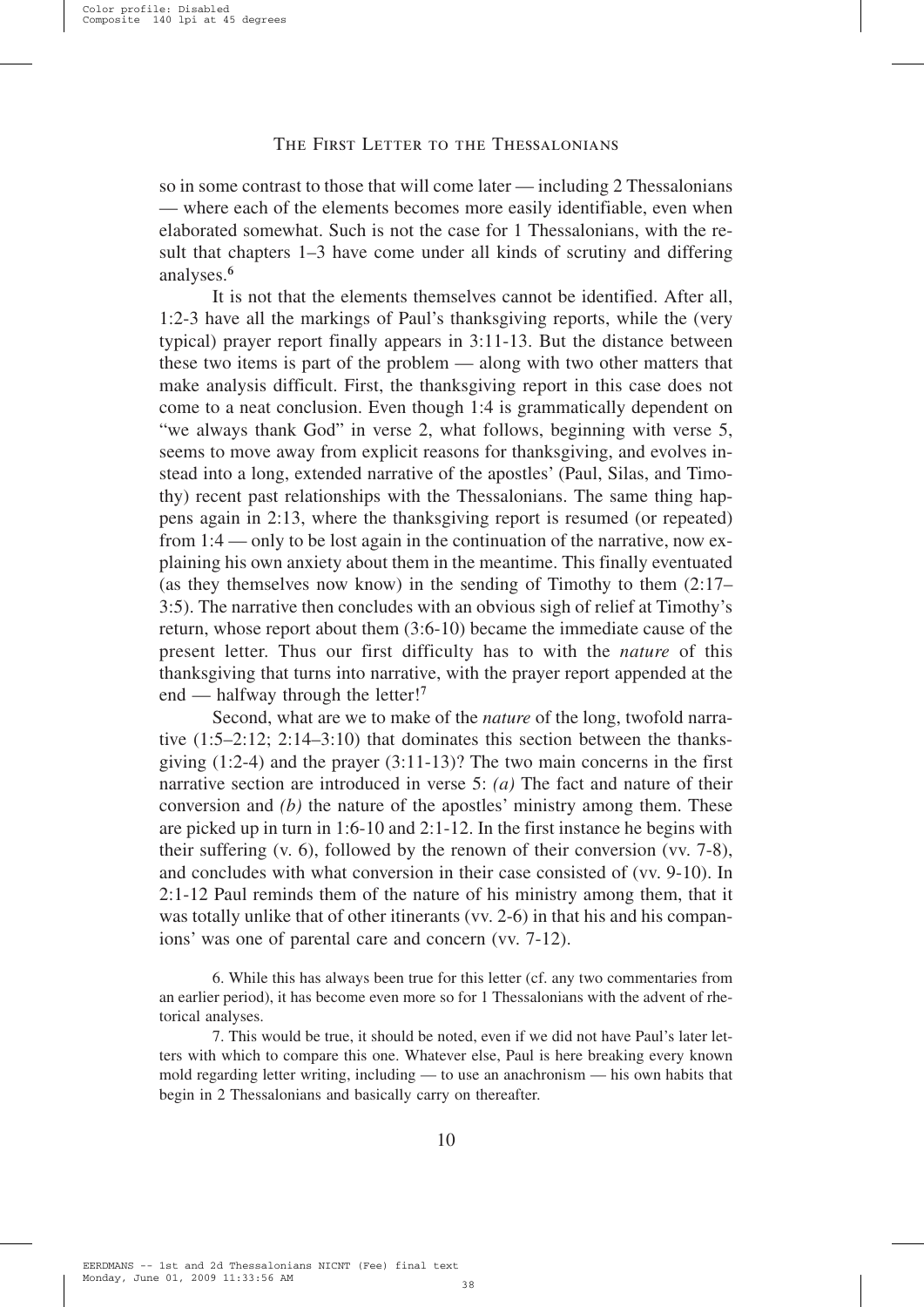#### 1:1–3:13 Thanksgiving, Narrative, and Prayer

Following the second thanksgiving, whose emphasis is on their having received the apostolic message for what it is indeed — God's own message — the narrative resumes by reminding the Thessalonians of their suffering, that it was quite in keeping with that of others who have followed Christ (2:14-16). But the main focus now is on the apostles' concern for the believers between the time that the three of them had left Thessalonica and the return of Timothy to Corinth with his report as to how the Thessalonian believers were faring. Only then does Paul add the prayer report (3:11-13), of a kind that also became standard in his later letters. Thus the two parts of the narrative together are simply a (chronological) reminder of what things were like at the beginning of their faith in Christ and of the apostolic concern for them from the time the three of them had left the city until the writing of this letter. What Paul has done, then, unique to this first of his letters, is to intersperse a long narrative of past and present relationships between the thanksgiving and prayer report. The emphases in the narrative are best understood as reflecting the historical setting. Although full precision is not possible here, two items recur in chapters 1–3 that allow an educated guess as to the nature of that setting. First, Paul more than once refers to their suffering in the face of opposition  $(1:6-7; 2:14-16; 3:2-4)$ ; second, he also offers a considerable defense both of his ministry while among them (2:1-12) and of his actions since leaving  $(2.17-3.5)$ . These are best understood as related themes; that is, the persecution the Thessalonian believers are experiencing from their former pagan associations (2:15) is in some way related to their becoming the converts of an itinerant Jewish propagator of a new (non-Greek) religion, $\delta$  in which part of the charge originally laid against him and Silas had to do with the legitimacy of such religion and the honor of Caesar (Acts 17:7).9 Paul's own concern is over whether they are standing firm in their newly found faith, despite his and Silas's hurried leave-taking<sup>10</sup> — and

8. This view is rejected by G. Lyons, *Pauline Autobiography: Toward a New Understanding* (SBLDS 73; Atlanta: Scholars Press, 1985), 177-201, in an argument that I find not wholly convincing. Part of his reason for rejection is the failure of scholarship to establish a polemical context for the letter, which assumes some opposition to Paul in the church community. On this matter I quite agree; but the opposition is not against Paul and therefore *within* the Christian community — but most likely is pagan opposition to the Thessalonian believers (as 2:14-16 suggests), and Paul's role in their conversion is very likely a part of that opposition.

9. That the situation in Thessalonica may well be related to the charge against Paul in Acts 17:7 has been suggested by E. A. Judge, "The Decrees of Caesar at Thessalonica," *RTR* 30 (1971), 1-7; cf. K. P. Donfried, "The Cults of Thessalonica and the Thessalonian Correspondence," *NTS* 31 (1985), 342-52; and Wanamaker, 113-14.

10. This assumes that the picture in Acts 17:1-10 is a generally accurate one. Several matters join to give credence to that account: Paul's obvious anxiety over their welfare, which had led to repeated attempts to return (2:18), to Timothy's being sent in his

EERDMANS -- 1st and 2d Thessalonians NICNT (Fee) final text Monday, June 01, 2009 11:33:56 AM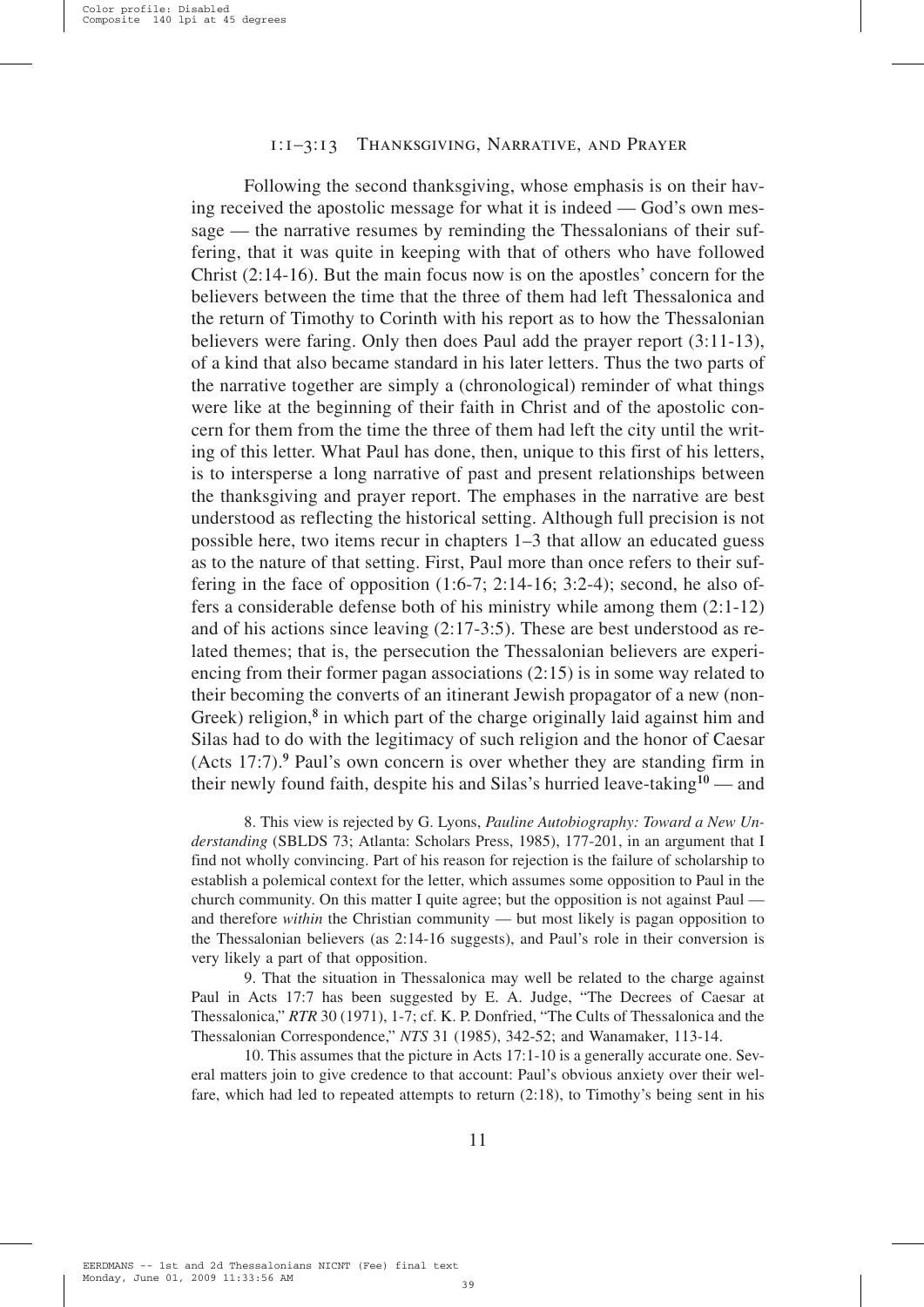probably before the Thessalonians were as firmly planted in the faith as he would have desired.<sup>11</sup>

#### **A. SALUTATION (1:1)**

*1 Paul, Silasa and Timothy, To the church of the Thessalonians in God the12 Father and the Lord Jesus Christ: Grace and peace to you.b13*

a Greek *Silvanus,* a variant of *Silas*

b Some early manuscripts *you from God our Father and the Lord Jesus Christ*

Although the Thessalonians themselves would not have been privy to our broader knowledge of Paul as a letter-writer, the most convenient way for us to enter into the significance of this salutation is by comparison with the other letters in the corpus. In such a comparison, two matters stand out: its comparative brevity and the unusual designation of the church as "*in* God the Father and the Lord Jesus Christ." We will look at each element in turn.

**1** *(A) The Writer(s).* Even though the practice is extremely rare among the extant Greco-Roman letters, Paul frequently includes his present companions with himself in his salutations.14 But this is the only place where

place (3:1-2), and finally to his great relief in finding out that they were in fact persevering in their faith (3:6-8). It also seems to be corroborated by the need to defend his ministry among them (2:1-12; anticipated in the present passage [vv. 5-6, 9]), since the (probably Greek) persecutors of these new believers most likely knew of his sudden departure in the dead of night — from their point of view to "protect his own skin."

<sup>11.</sup> See esp. 2:17–3:10, where his concern over their faith(fulness) is almost certainly the basic reason for his trying over and again to return (2:18) and his sending Timothy instead (3:1-2). Note also his genuine relief that they are in fact standing fast in their faith (3:8), yet his awareness that there are "deficiencies" (3:10).

<sup>12.</sup> There is no definite article in the Greek text, which causes the secondary ήμων ("our") to appear early on and eventually to become the Majority Text — influenced by the more standard form found elsewhere in Paul.

<sup>13.</sup> Although the addition found in the TNIV note is found as early as  $\aleph$  (4th c.), and becomes the standard in the later manuscript tradition, it is secondary on every count: (1) it is missing in all the earliest and best evidence across the board, both East and West; (2) these words are found in 2 Thessalonians in all known manuscripts without variation; thus (3) there is no way to account for such an early and widespread "omission" in this letter alone in the Pauline corpus.

<sup>14.</sup> He does so in seven letters in the corpus: 1 and 2 Thessalonians (Timothy and Silas), 1 Corinthians (Sosthenes), 2 Corinthians (Timothy), Colossians (Timothy), Phile-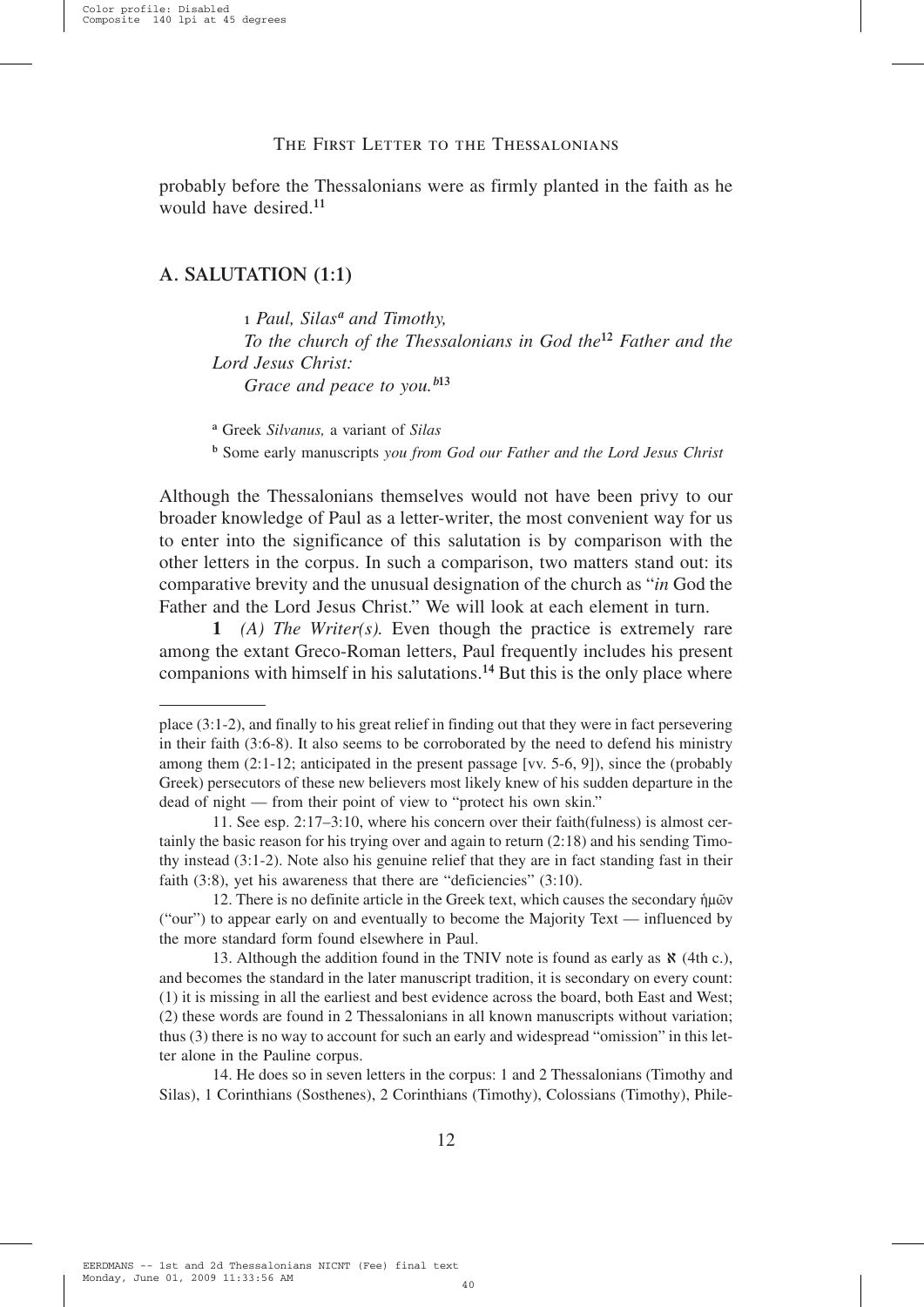#### 1:1 Salutation

he includes two such companions, and along with 2 Thessalonians it is the only place where there is no further identifying designation beyond the names.15

The Latin name *Silvanus,* which belongs to the man who is mentioned second, is undoubtedly the Silas who first appears in the narrative of Acts as one of the two men entrusted with the letter from the Jerusalem Council to the Gentile churches in Antioch and beyond (Acts 15:22-32), and who subsequently became Paul's companion on his second missionary tour (Acts 15:40–18:5).16 He and Paul together had been hustled out of Thessalonica during the fateful night recounted in Acts 17:5-10. According to the Acts account, Silas then stayed on in Berea with Timothy when Paul headed south to Athens, and eventually to Corinth, the city where the three of them were reunited (Acts 18:5), at which point he is not further mentioned by name in Luke's account.<sup>17</sup>

At issue in Silas's case is his role (or non-role) in helping to author these two letters. On the one hand, Paul's shift in 2:18 to the first person singular as personal identification indicates that the letter is ultimately from him (Paul), or at least that he was the one doing the actual dictation. On the other hand, Paul's here naming Silas as one of the writers, and his basically consistent use of "we," unique to the two Thessalonian letters, should probably be interpreted as Silas's having more of a role in the letter than merely sitting by listening to Paul dictate.<sup>18</sup> Indeed, it seems altogether likely that he actually penned the letter at Paul's dictation.

The story of *Timothy*'s joining Paul and Silas at the beginning of this

mon (Timothy), and Philippians (Timothy). There are no known *examples* outside the Pauline corpus. The only known *reference* to co-authorship is in Cicero, *Att.* 11.15.1: "For my part I have gathered from your letters — both that which you wrote in conjunction with others and the one you wrote in your own name . . ." (LCL 2:363). See the discussion in G. J. Bahr, "Paul and Letter Writing in the First Century," *CBQ* 28 (1966), 465-77.

<sup>15.</sup> Otherwise he designates himself an "apostle" or "prisoner" (Philemon); he includes his companion (Timothy) in the designation only once (Philippians), where he calls the two of them "servants of Christ Jesus."

<sup>16.</sup> In one of the truly idiosyncratic moments in NT scholarship, M. D. Goulder ("Silas in Thessalonica," *JSNT* 48 [1992], 87-106) suggests that Silas actually became Paul's opponent and is responsible for the "false teachings" circulating in Thessalonica.

<sup>17.</sup> Although one cannot be certain, he is very likely the Silvanus/Silas who was responsible for the actual writing of 1 Peter (1 Pet 5:12; lit. "*through* Silvanus I have written briefly"), which was written from Rome.

<sup>18.</sup> On this issue for these two letters see, further, S. Byrskog, "Co-senders, Coauthors and Paul's Use of the First Person Plural," *ZNW* 87 (1996), 230-50. Cf. also J. C. M. Laurent, "Der *Pluralis maiestaticus* in den Thessalonicherbriefen," *STK* 41 (1868), 159-66; and W. F. Lofthouse, "'I' and 'We' in the Pauline Letters," *BT* 6 (1955), 72-80.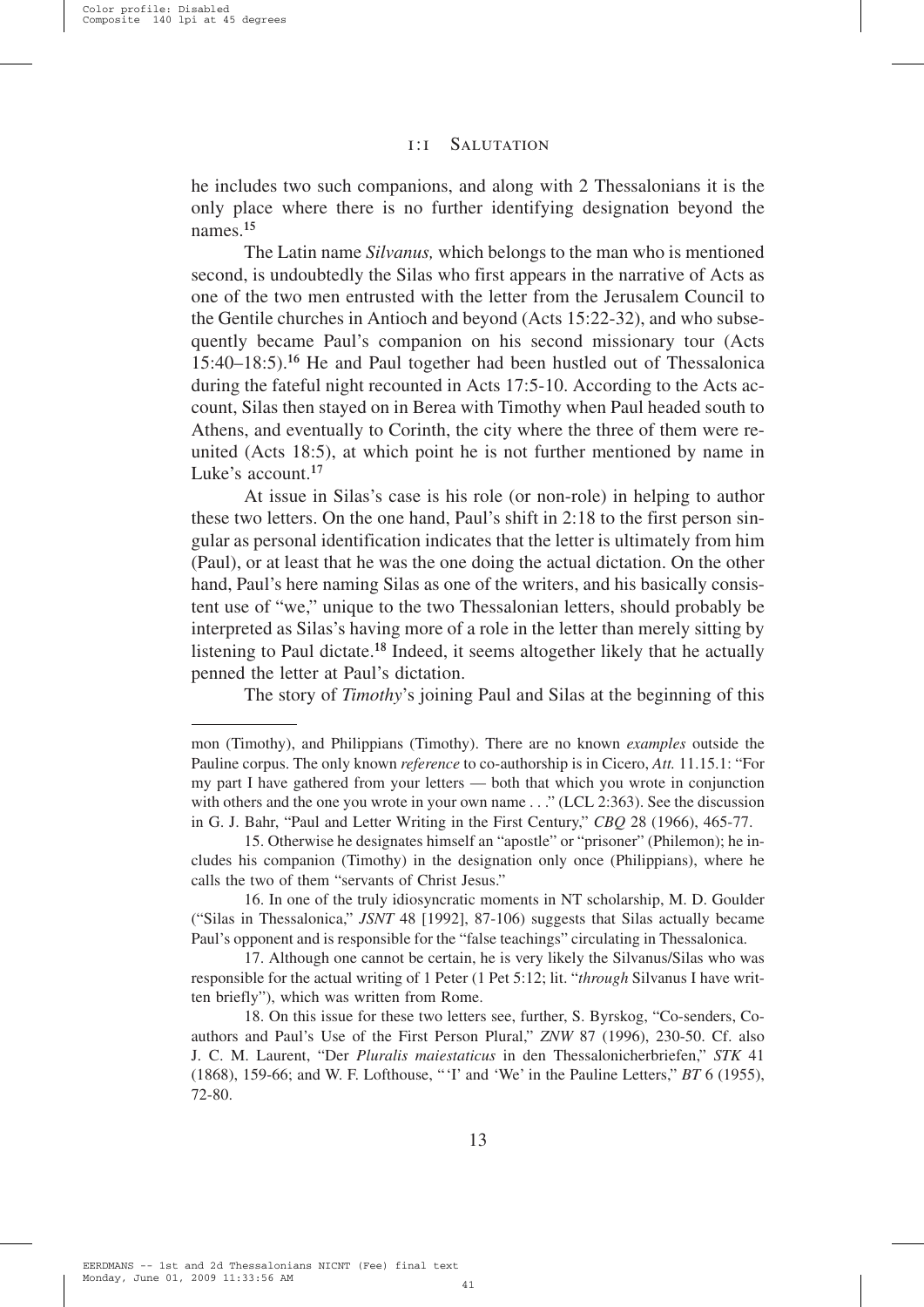missionary tour is told in Acts 16:1-5. He is not mentioned again by name until 17:14; but Paul's letters to the two Macedonian towns (Philippi and Thessalonica) make it clear that Timothy was with them in both places (as is probably to be implied from Luke's narrative as well). But what is not certain, because of the specific mention of only Paul and Silas both in the Philippian prison account (Acts 16:16-37) and in the nocturnal getaway from Thessalonica (Acts 17:10), is Timothy's relationship to these two events. Almost certainly he was not included in the Philippian imprisonment; it is at least possible that he stayed on in Thessalonica for a brief while after Paul and Silas left the city, but that cannot be known.

These various data together thus account both for the lack of designation following their names and for the unusual nature of the plurals ("we, us, our") throughout. The three of them had been involved in the "ministry" together when in Thessalonica, even though Paul clearly took the lead; and their sending Timothy to find out how things were with the Thessalonians (and probably again as the bearer of this letter) means that the letter truly was from the three of them.<sup>19</sup>

*(B) The Recipients.* Although the designation of the addressees in this letter is quite abbreviated when contrasted with later letters, what is said here is full of Pauline theological grist. The fact that they are designated as "the *church* of the Thessalonians"20 indicates that this usage of the Greek word *ekklēsia* was by now (ca. CE 48) an already established practice among the early followers of Christ. Its origins in the Greek city-state as a designation for the assembly of citizens gathered to deal with city affairs, as well as a term for "societies" of people who shared common beliefs, $^{21}$  made it the happy choice of the Greek translators of the Old Testament, where it was regularly used to render the Hebrew *qahal*, referring to the "whole congregation" of Israel.<sup>22</sup> The choice of this word for the community of believers in any given locale was thus a natural one. And by the time of this letter, it had already begun to

19. Because Paul clearly took the lead (cf. 2:18 and 2 Thess 3:17), for the sake of convenience, and because he is almost certainly responsible for the primary dictation of it, I will throughout this commentary regularly designate Paul as the "writer," always meaning, of course, in the qualified sense discussed here.

20. For a useful discussion of this phrase, see R. F. Collins, *Studies in the First Letter to the Thessalonians* (BETL 66; Leuven: Leuven University Press, 1984), 285-97.

21. On this see BDAG 2.

22. The myth that because its origins centuries earlier was a combination of the Greek  $\dot{\epsilon}$  ("out") and  $\kappa \alpha \dot{\epsilon} \omega$  ("call"), so that Christians are "the called out ones," should be laid to rest. The word was already in use by the time of Paul, both in the Greek world and in the Greek Bible, and had nothing to do with being "called out." It simply meant "an assembly." See my *New Testament Exegesis: A Handbook for Students and Pastors* (3rd ed.; Louisville: Westminster John Knox, 2002), 79-80.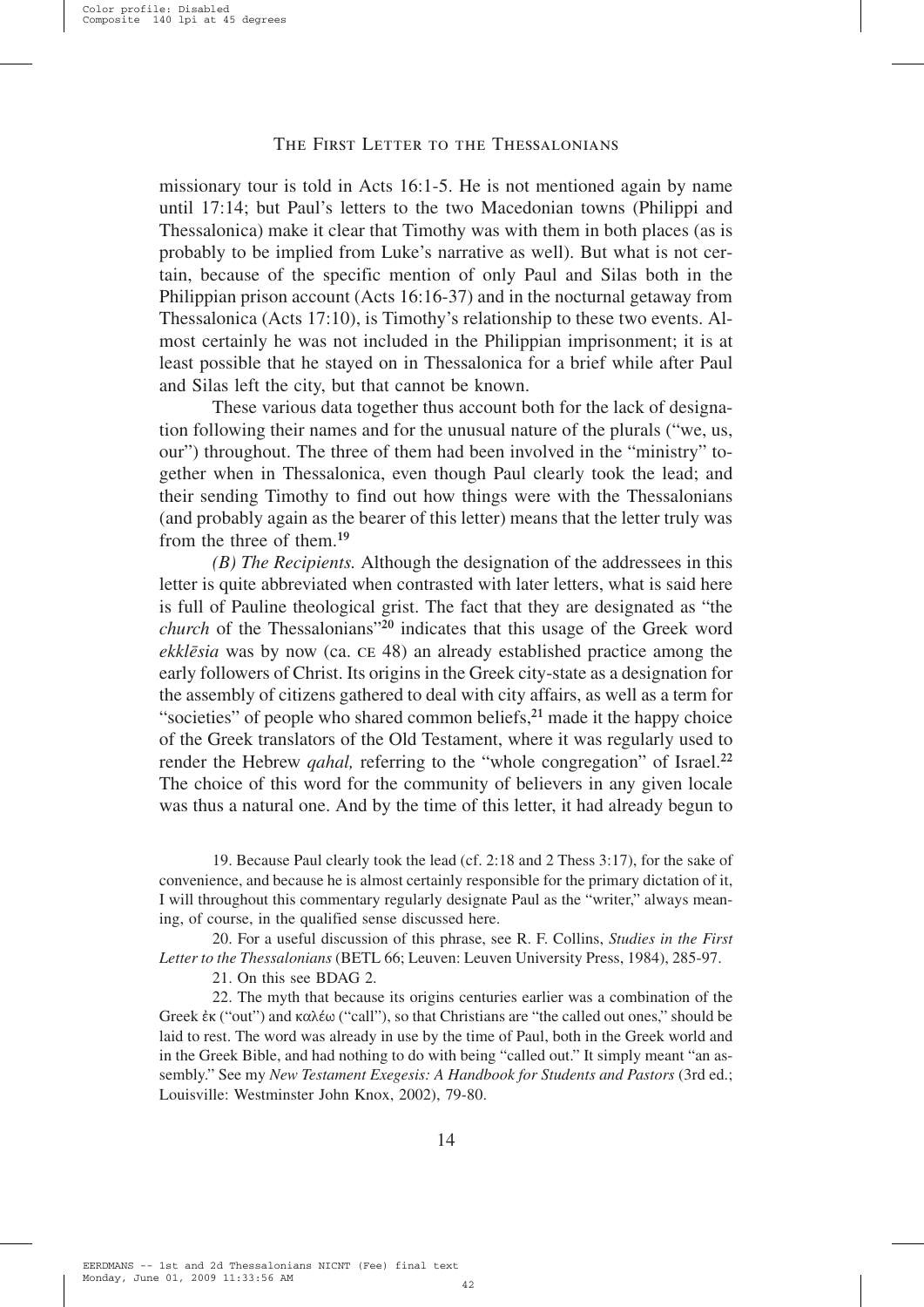#### 1:1 Salutation

designate all the believers in a given community,<sup>23</sup> whether gathered or not although in Paul it still most often carries its original sense.

Gentile converts to Christianity were no longer members only of Greco-Roman culture. They had entered the "society"24 of a people whose roots were in Judaism and whose story had its origins in the Old Testament, a story which the Thessalonians would have known well in its Greek form the Septuagint  $(LXX)$ .<sup>25</sup> And the primary term used to refer to this new "soci-ety" was that used in the earlier form of the story when referring to Israel as "the gathered people of God." The new expression of that "gathered people" had now taken deep root in Macedonia.

Only in these two letters is the church described as "*of* the Thessalonians."26 The genitive in this instance means simply "composed of people who live in Thessalonica." It is of some interest that in Paul's next letter (our 1 Corinthians), he no longer speaks of the church in this way — perhaps because it could so easily carry connotations of possession. Thus in 1 Corinthians they are "the church *of God* in Corinth," very likely because some in that church had begun to think in terms of "ownership."

But the real surprise in our letter comes next. They are "*in* God the Father and the Lord Jesus Christ." Indeed, this is the only place in the entire corpus where believers are thought of as having their existence "in God."27 This is most easily accounted for as Paul's way of collapsing into one phrase what he elsewhere tends to keep apart. That is, the church's present position is "in God" the Father, precisely because it is also "in the Lord Jesus Christ." Thus both the source (the work of Christ) and goal (God the Father) of their existence as God's people are expressed together in this compact phrase.

23. See further on 2:14, where the plural is used to designate the many communities of believers in the province of Judea; cf. Gal 1:2.

24. On the sociological question of the early churches as a religious "society" in the Greco-Roman world, see esp. W. A. Meeks, *The First Urban Christians: The Social World of the Apostle Paul* (New Haven: Yale University Press, 1983), 74-80; J. E. Stambaugh and D. L. Balch, *The New Testament in Its Social Environment* (LEC; Philadelphia: Westminster, 1986), 124-26, 140-41; and E. Ferguson, *Backgrounds of Early Christianity* (2nd ed.; Grand Rapids: Eerdmans, 1993), 131-36.

25. This has recently been called into question; for a brief rebuttal see G. D. Fee, *Pauline Christology: An Exegetical-Theological Study* (Peabody, Mass.: Hendrickson, 2007), 20-25.

26. In fact this phenomenon occurs only in these two instances out of 62 occurrences of the word ἐκκλησία in the Pauline corpus.

27. In Col 3:3, Paul does speak of believers as "having died," and their present life as now "hidden *with* Christ *in* God"; but that is quite different from this usage, which hereafter is "in Christ (Jesus)." For this reason, Best (62) sees the present usage as primarily instrumental ("salvation lies in what God accomplished" through Christ); but that is especially unlikely here. See 2:14 below.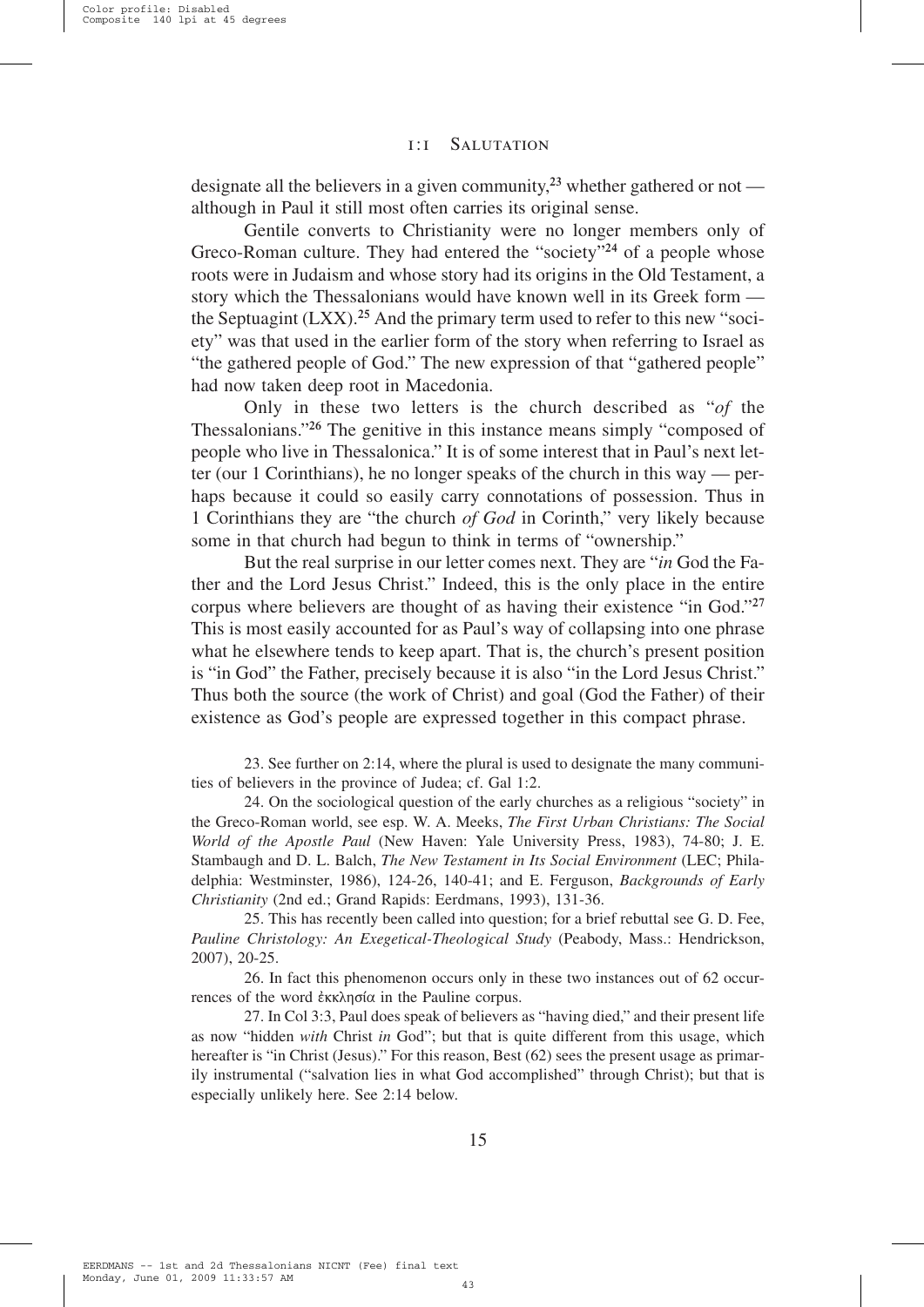The more significant thing about this phrase, however, is its assumed "high" Christology, $2^8$  a Christology that is thoroughgoing in these two letters, and which will be pointed out regularly throughout the commentary. This is the first of many instances where one preposition controls the twofold object of God and Christ, where the two "divine persons" (to use the language of a later time) are seen to be in the closest union regarding divine activities. If this were the only instance, nothing much could be made of it. But in these two letters much can be made of it, since in 1 Thessalonians 3:11 God and Christ are the plural subject of a singular verb as the object of prayer, while in 2 Thessalonians 2:16 the same phenomenon occurs but with Christ in the first position. Furthermore, in 2 Thessalonians 3:5 and 16 "the Lord" (meaning "Christ Jesus") is the single divine person to whom prayer is addressed.

It is of some importance, then, to note also in this first mention of the deity in the Pauline corpus that God is designated simply as "Father" while Christ is designated as "Lord." In this regard the lack of the (later) typical "*our* Father" is perhaps significant, since for Paul God has come to be known as "Father" precisely because he is "the Father of our Lord Jesus Christ," who then becomes "our Father" because we are related to him through the Son.29 Hence in this instance the lack of the possessive "our" probably points toward verse 10, where Paul refers to their "awaiting the [Father's] Son from heaven."

This designation also suggests that from a very early time Paul (and other believers) had already come to recognize both the Father and the Son in the Greek text of the *Shema* of Deuteronomy 6:4.30 After all, Paul's clear expression of this in his next letter (1 Cor 8:6) is not argued *for,* but argued *from.* Thus the "one God" of the *Shema* is the Father, while the "one LORD" of the same *Shema* is Jesus Christ (the "Son" being assumed under the reality of God as Father). It is therefore altogether likely that this first mention of God in the Pauline corpus comes to us with this understanding of the *Shema* already well in hand.<sup>31</sup> And here it indicates the secure position of the Thes-

28. See Fee, *Pauline Christology,* 36-38.

29. See esp. 2 Cor 1:3; 11:31; Gal 4:4-6; Rom 15:6; Eph 1:3.

30. That is, by the first Christian century the divine name (Yahweh) was no longer pronounced and had been replaced orally with *Adonai* ("Lord"), which then appeared at some early point in time in the Septuagint as  $\kappa$ ύριος. The LXX of Deut 6:4 thus reads: κύριος (Yahweh) ὁ θεὸς ἡμῶν κύριος (Yahweh) εἶς ἐστιν. What Paul has done in 1 Cor 8:6 is to attribute the  $\kappa\psi\rho\sigma\phi$  to Christ the Son and the  $\theta\epsilon\dot{\sigma}\phi\phi$  to God the Father. See the full discussion in *Pauline Christology,* 89-94.

31. And all of this, it should be pointed out, because such an understanding of Psalm 110:1 was already common stock in the early church. It will also be pointed out how throughout these two letters the designation  $\kappa\psi\rho\phi\phi$  ("Lord") has become the exclu-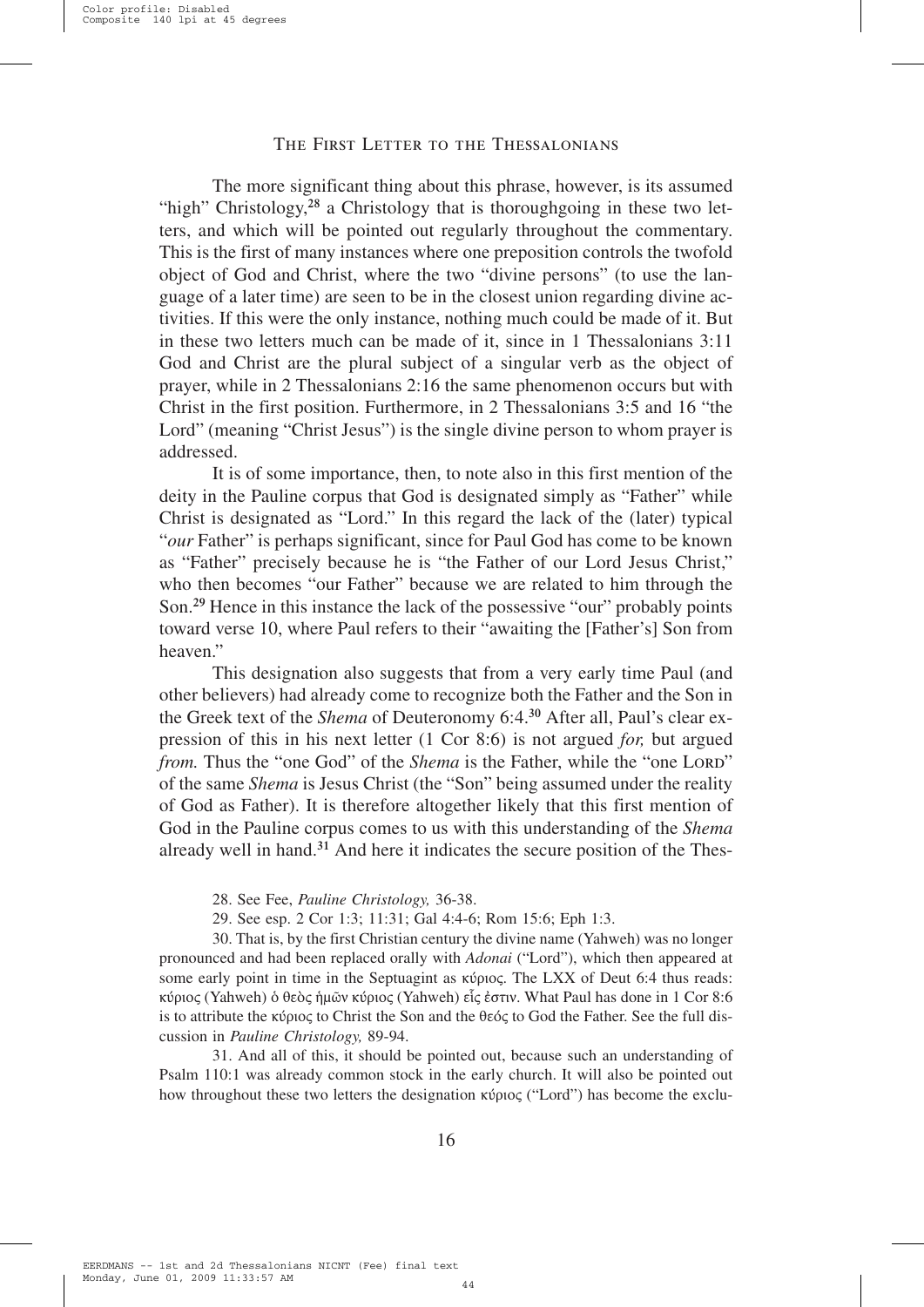#### 1:1 Salutation

salonian believers. They are "in" both the Father and the Son simultaneously. In this letter it will be their existence in "the Lord" that Paul will press on most occasions.

*(C) The Greeting.* The greeting found here became the standard in all of Paul's subsequent letters. As pointed out in the commentaries on both 1 Corinthians and Philippians in this series, here is a marvelous example of Paul's "turning into gospel" everything he sets his hand to.<sup>32</sup> The traditional greeting in the Hellenistic world was *chairein —* the infinitive of the verb "to rejoice," but in salutations meaning simply "Greetings!" (see Acts 15:23; Jas 1:1). In Paul's hands this now becomes *charis* ("grace"), to which he adds the traditional Jewish greeting *shalom* ("peace,"33 in the sense of "wholeness" or "well-being").<sup>34</sup> Thus instead of the familiar "greetings," Paul salutes his brothers and sisters in Christ with "grace to you — and peace."<sup>35</sup>

It is worth noting that this is the invariable order of Paul's words, not "grace and peace to you" as in most translations. Very likely there is significance to this order: the grace of God and Christ is what is given to God's people; peace is what results from such a gift. Hence, "grace to you — and peace." In a profound sense this greeting therefore nicely represents Paul's larger theological perspective. The sum total of God's activity toward his human creatures is found in the word "grace"; God has given himself to his

33. Gk. εἰρήνη; on this word see V. Hasler, *EDNT*, 1:394-97; and H. Beck and C. Brown, *NIDNTT,* 2:780-82. It is just possible that, since this Hebrew word had connotations of "well-being" inherent to it, Paul is here using this Jewish greeting as an equivalent of the "health wish" found in many of the papyrus letters; but one should perhaps also remember that the English "hello" is derived from "health to you"! Whether the greeting "shalom" carried with it a wish for health by the time of Paul seems moot, though possible.

34. At the same time, he may also be modifying a Jewish blessing formula ( $\epsilon \lambda \epsilon o \varsigma$ )  $κα$  εἰρήνη, "mercy and peace") found, e.g., in *2 Bar.* 78:2 and echoed (in reverse order) in Gal 6:16. This cannot be demonstrated, of course, since Paul could very easily have made his theological point by adopting the blessing without modification. More likely the blessing formula lies in the background, but the modification is the result of his being a man of two worlds, as suggested here.

35. It should perhaps be noted that one cannot be sure that Paul himself is responsible for this "transformation into gospel" of traditional formulas. But his is the earliest evidence for it, and it is quite in keeping with what he does elsewhere.

sive designation for the exalted Jesus Christ, so that Christ is understood as the "Lord" in all of the OT echoes where that title occurs. See below on 3:12.

<sup>32.</sup> R. F. Collins (*Studies,* 139-40) argues (unconvincingly) that Paul has here taken over an earlier formula and adapted it to his own purposes. While all things are possible, not all possible things are equally probable. Indeed, it is of considerable interest that the most creative theologian in the early church is seen as not capable of being creative at points like this, but must be assumed to be borrowing from others — and that without evidence. See further n. 74 on 1:9-10 below.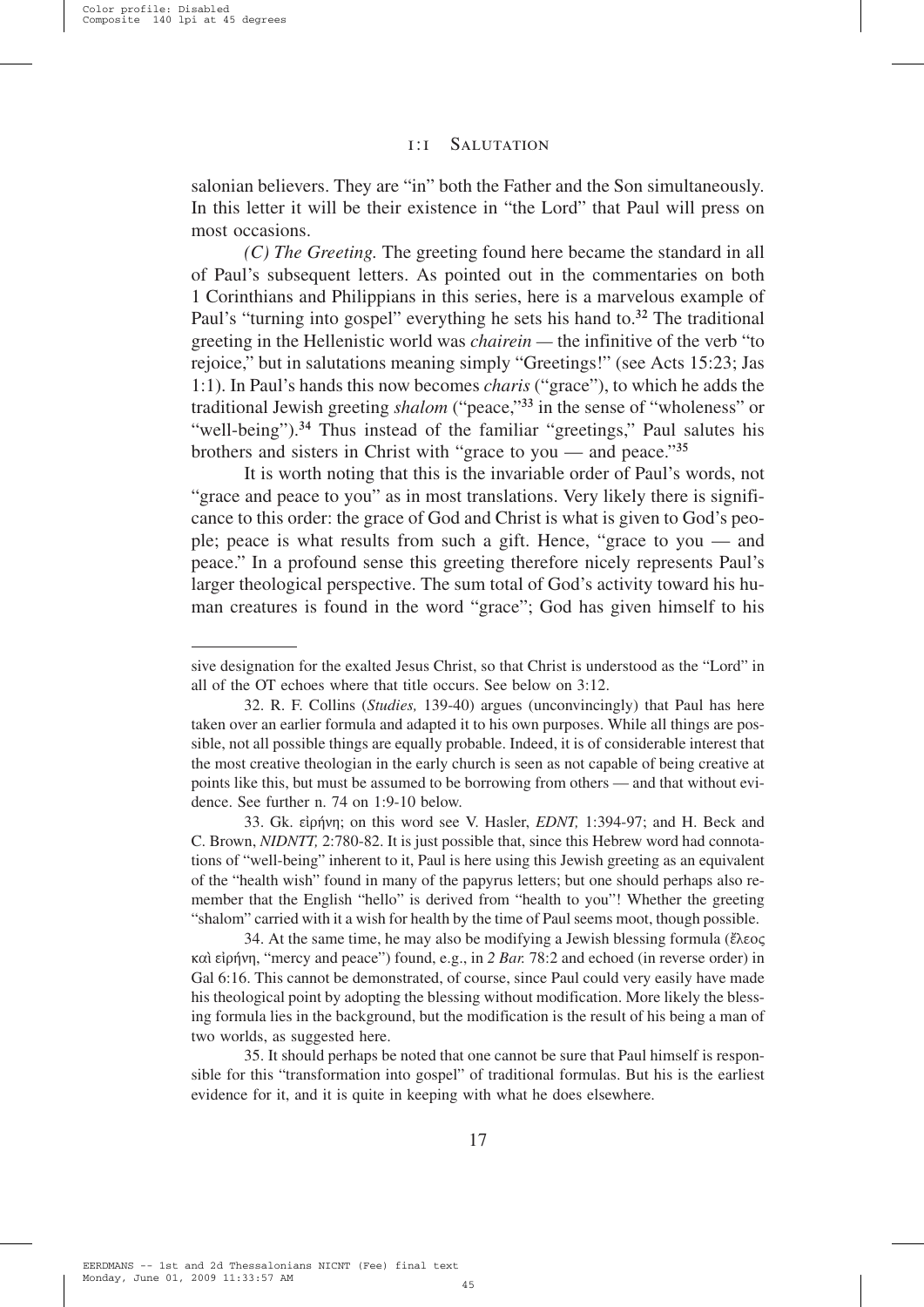people bountifully and mercifully in Christ.<sup>36</sup> Nothing is deserved, nothing can be achieved. The sum total of those benefits as they are experienced by the recipients of God's grace is "peace,"37 God's eschatological *shalom,* both now and to come.<sup>38</sup> The latter (peace) flows out of the former (grace), and both together come from "God our Father" and are made effective in our human history through our "Lord Jesus Christ," so that in all its subsequent appearances, beginning with 2 Thessalonians, Paul adds the source already assumed here, but not expressed: "from God our Father and the Lord Jesus Christ."

#### **B. THANKSGIVING (1:2-3)**

*2 We always thank God for all of you and continually mention you in our prayers. 3 We remember before our God and Father your work produced by faith, your labor prompted by love, and your endurance inspired by hope in our Lord Jesus Christ.*

Paul here begins a practice that carries through most of his later letters, where the greeting is immediately followed by a thanksgiving report. In so doing he is simply radically Christianizing a commonplace phenomenon in certain kinds of letters from the Greco-Roman world.<sup>39</sup> In this first instance, however, we are confronted by twin difficulties: (1) it is not clear when the actual content of the thanksgiving ceases and something else that looks very much like a narrative of past relationships takes over;<sup>40</sup> and (2) our verses 2-10 are

36. Thus the letter also signs off with "the grace of our Lord Jesus Christ be with you."

37. In Paul "peace" can refer in turn to (1) peace with God (= cessation of hostilities), (2) peace within the believing community, (3) inner peace in place of turmoil, and (4) rest or order within a context of worship. Other commentaries express more confidence than I could muster that one can isolate any of these nuances in the Pauline salutations. In the context of greetings to a community it at least includes (1) and (2), and perhaps (3).

38. On the probable eschatological dimension of this word in Paul, see C. H. Giblin, *In Hope of God's Glory: Pauline Theological Perspectives* (New York: Herder and Herder, 1970), 96.

39. On this matter see P. Schubert, *Form and Function in the Pauline Thanksgivings* (BZNW 20; Berlin: Töpelmann, 1939), whose interests were, as the title indicates, on form and function; and P. T. O'Brien, *Introductory Thanksgivings in the Letters of Paul* (NovTSup 49; Leiden: Brill, 1977), whose discussion of this thanksgiving appears on pp. 141-66.

40. For this reason, both Schubert and O'Brien (preceding note) are prepared to argue that the thanksgiving itself extends through 3:10. In this they are followed by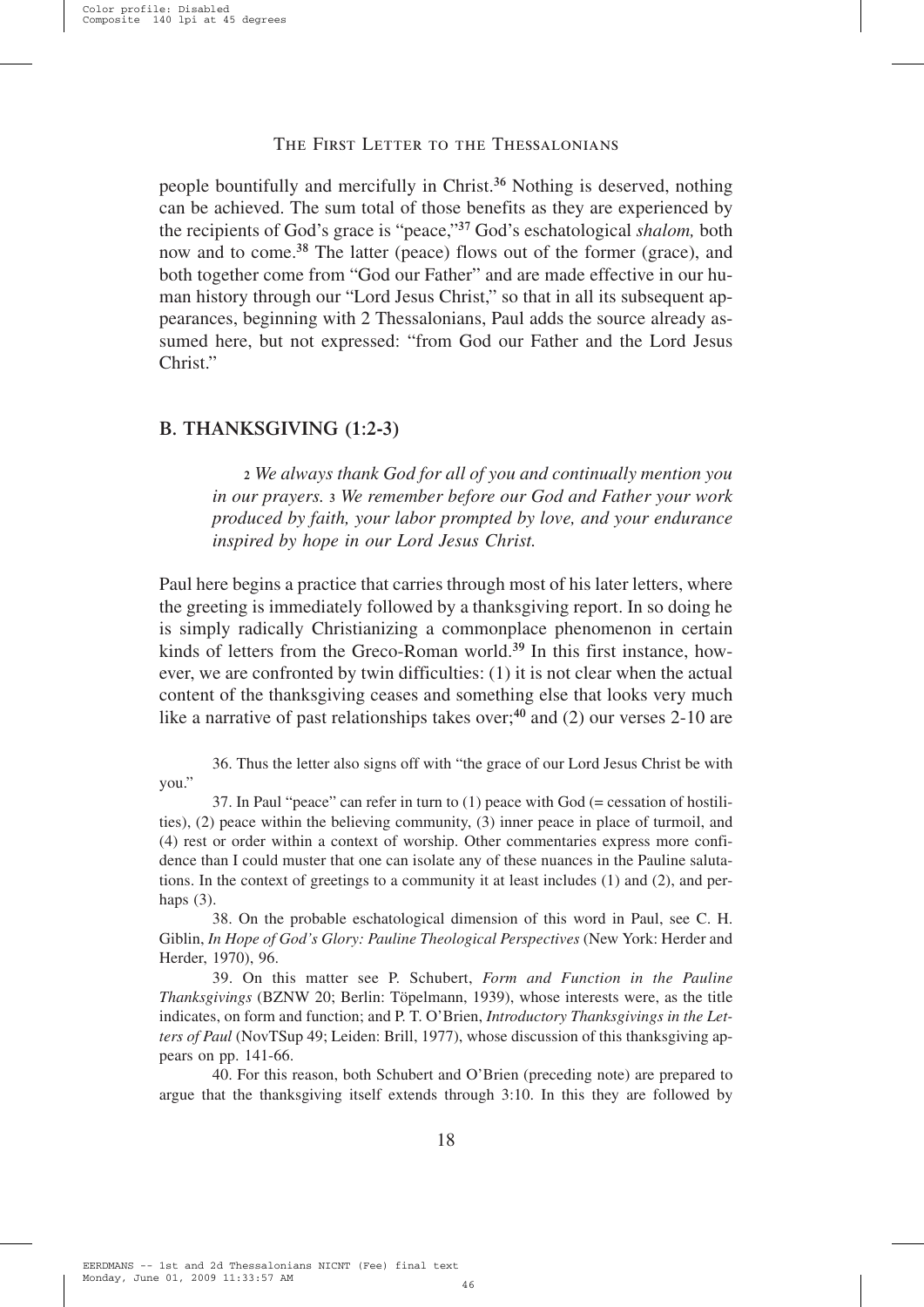#### 1:2-3 Thanksgiving

comprised of two very long and complex sentences (vv. 2-5 and 6-10). So any breaking up of this material is generally arbitrary on the part of the interpreter — although reasons can be given for whatever one does.

This commentary will follow the paragraph structure of the TNIV, since, under any view, verse 4 serves as a janus between the thanksgiving and the subsequent narrative recall of the Thessalonians' conversion and their relationship with Paul. On the one hand, it is linked to verses 2-3 both grammatically and in content, and thus is still part of the thanksgiving proper. On the other hand, when Paul begins to remind them specifically of the *nature* of their election mentioned in verse 4, in terms of their own experience of it (v. 5), the thanksgiving gives way to an extensive recollection for the Thessalonians' sakes of the events of their conversion (vv. 6-10), including especially a long "defense" of the apostles' conduct while among them (2:1–  $3:10$ ).

In any event, one should be aware of how the whole sentence (vv. 2-5) "works" in the way it falls out. The structure of the sentence is easy enough to see:

We always thank God for all of you, constantly mentioning you in our prayers, remembering your faith, love, and hope, knowing your election.

Thus Paul says that in prayer he and his apostolic companions give thanks for them by doing two things: always mentioning them in prayer as they constantly remember their faith, love, and hope; and all of this because they also know that these latter are the evidence of the Thessalonians' election. But right at that point Paul goes on to spell out the evidential aspects of their election/conversion, and with that what began as a thanksgiving report begins to tail off into a sustained narrative, where he reminds them first of

Malherbe and Beale, but this seems to be a clear case where "form" and "function" are at odds. Although structurally the fact that the prayer report begins in 3:11 could mean that the thanksgiving ends at 3:10, in fact the narrative of Paul's and their past relationship (1:5–2:12; 2:17–3:10) has very little to do with thanksgiving for them and everything to do with a narrative relating his own past relationship with them. What stands against such a view are the double realities that *(a)* Paul himself in 2:13-14 picks up the lost thread and thus repeats himself, including the theme of *imitatio;* and that *(b)* all the rest (1:4–2:12; 2:17–3:10) is an extended, consecutive narrative regarding his and their past relationships, right up to the time of this writing — which is not the stuff of thanksgivings. Others see the thanksgiving as extending through 1:10 (e.g., Findlay, Best, Bruce, Marshall, Richard, and Green), while Holmes takes it as going through v. 6. One can at least justify these latter on the basis of grammar; but in terms of content vv. 5-10 move far beyond thanksgiving to narrative as such.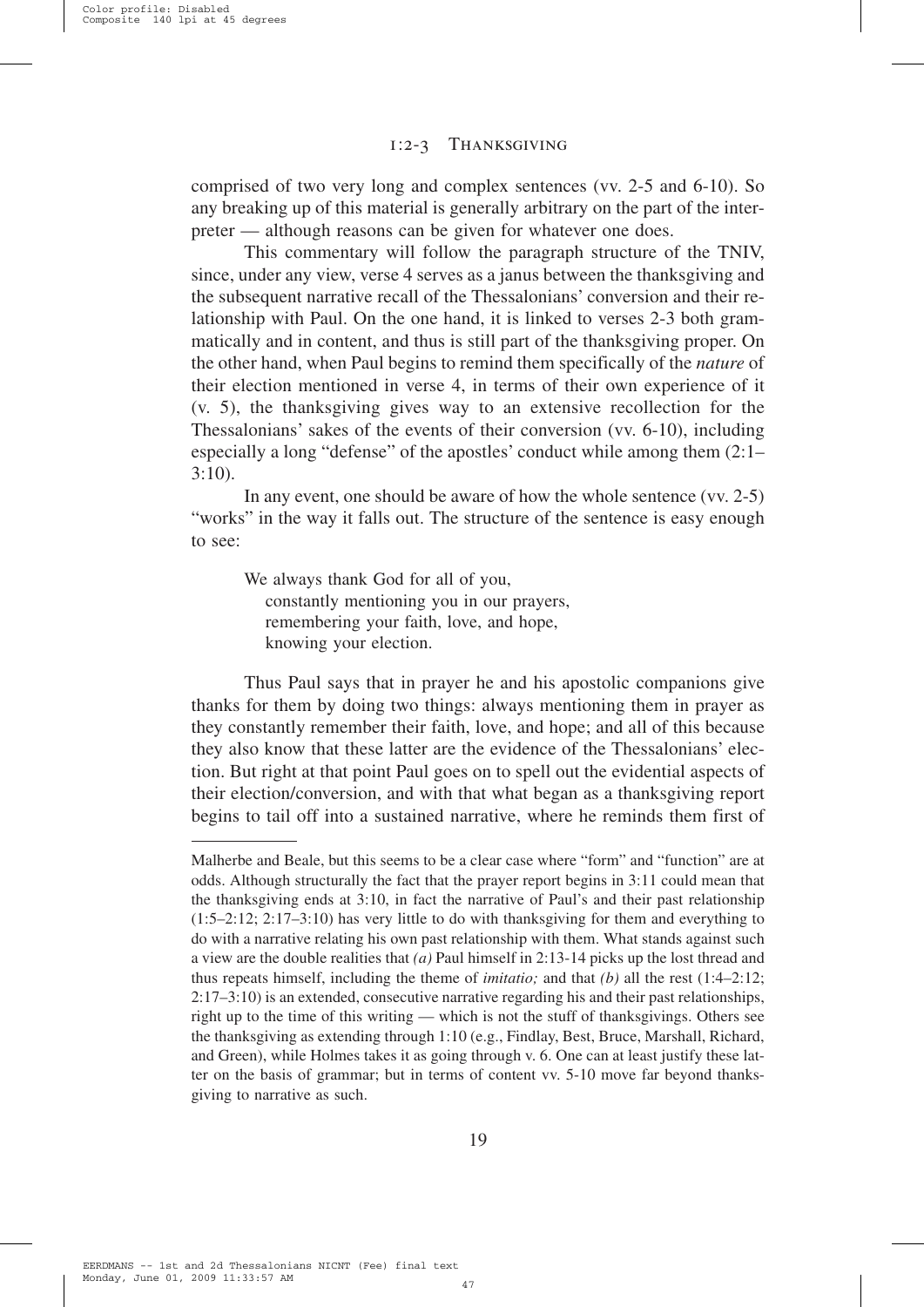their conversion and its being well known elsewhere in Greece (1:5-10). So for all practical purposes the actual content of the thanksgiving report itself is found in these two verses.<sup>41</sup>

**2** What is said in this first part of the thanksgiving report will become typical of all of Paul's later thanksgivings. The thanksgiving takes place in the context of prayer, which in the ordinary "logic" of things should be the first thing up. That is, while we pray for you, we continually give thanks for you. But this is a "thanksgiving report," not a "prayer report," hence the first participle ("making mention") simply gives the context for the apostles' repeated thanksgivings for the Thessalonians believers — in all instances as the three of them pray for them. It is for "all of you," as they are constantly mentioned in prayer. The plural "we," which is found here and in 2 Thessalonians 1:3, occurs elsewhere only in Colossians 1:3, even where others are included in the salutation (as, e.g., in 1 Corinthians). But in contrast to all of Paul's other letters, with the partial exception of 2 Corinthians, it here continues throughout the letter — except for 2:18; 3:5; and 5:27. This is probably significant in this case, in that even though Paul was undoubtedly the "point person" for the attack against the apostles that lies behind 2:1-12, he will regularly remind the Thessalonians that all three of them were in that original ministry together.

The focus of the thanksgiving is "for all of you," where Paul (typically) expresses thanksgiving for people, not for "things" or "experiences." The "all" in this case is probably not so much a matter of emphasis as such, but a way of putting upfront that all of the members of the believing community, including some who will need to be mildly corrected in this letter, are part of the newly formed *ekklēsia* of believers in Thessalonica. At least there is nothing in the letter itself to suggest that Paul's giving thanks "for *all* of you" hints at some kind of internal unrest in the community, as it very likely does in some other letters (e.g., Romans, Philippians). At the time of this writing the believing community in Thessalonica would not have been very large, and Paul's and his companions' memory of them is still fresh, and thus inclusive — even of the "disruptive idle" noted in 5:14, who had been anticipated in 4:9-12.

The more difficult, but not especially significant, decision regarding the clause that makes up our verse 2 is the placement of the adverb "contin-

41. And this is so, despite those who would perceive rhetorical features here as well (e.g., Wanamaker, Witherington; R. Jewett, *The Thessalonian Correspondence: Pauline Rhetoric and Millenarian Piety* [Philadelphia: Fortress, 1986]). If this is a rhetorical device, it is so by fiat, not because there is any analogy to it in the rhetoricians. For a critique of the contemporary enamorment with Greek rhetoric on the part of many NT scholars, see P. H. Kern, *Rhetoric and Galatians: Assessing an Approach to Paul's Epistle* (SNTSMS 101; Cambridge: Cambridge University Press, 1998).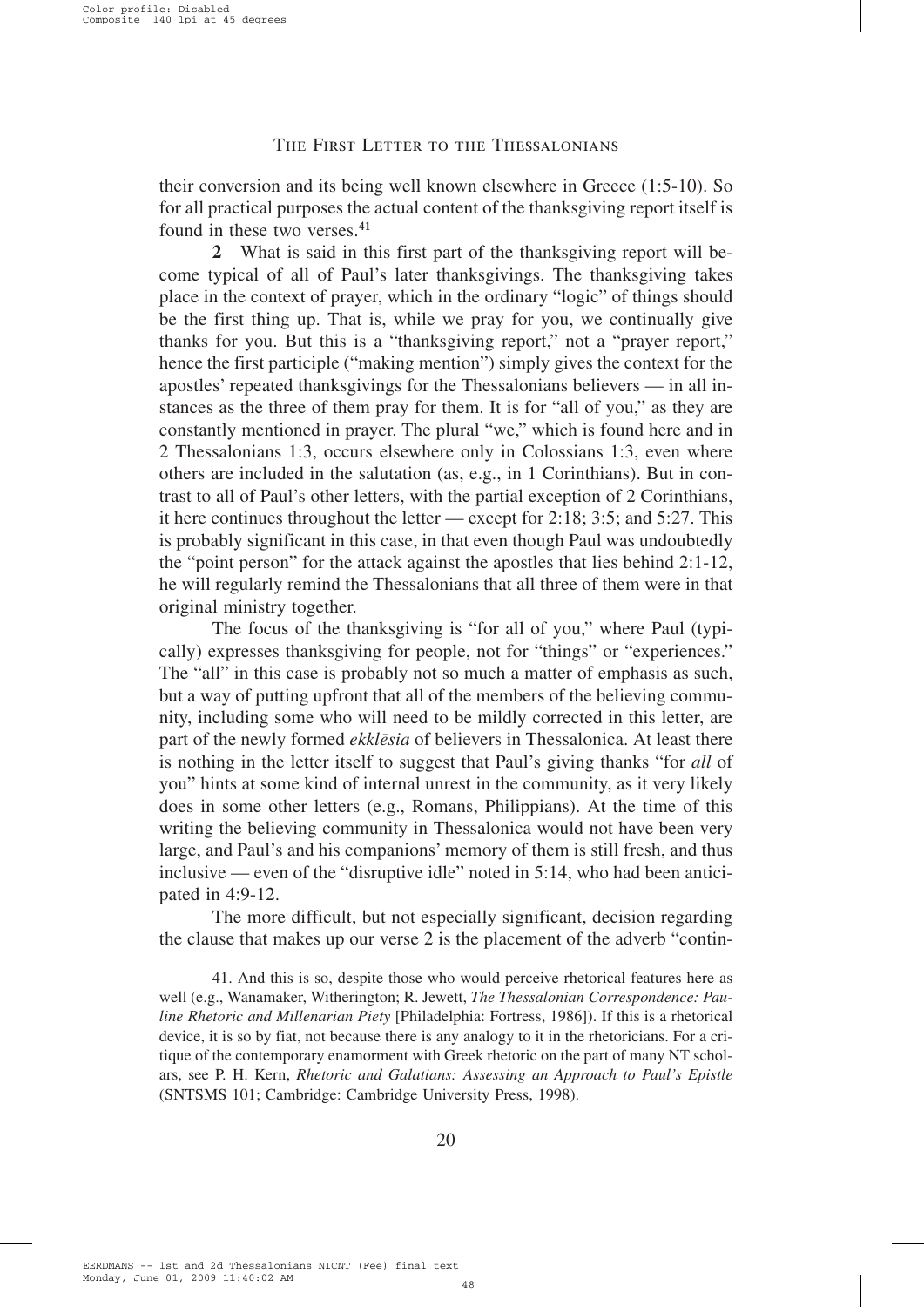#### 1:2-3 Thanksgiving

ually," which comes at the end of the verse in the Greek text. The Nestle-Aland Greek text punctuated the sentence so as to make the adverb go with the participle that begins verse 3, and in this they have been followed by many others, including a goodly number of English translations. Thus, "we continually remember before our God and Father your work, etc."42 But here is a case where Pauline usage elsewhere, plus the structure of the first two clauses, seems to favor the TNIV and others. Although Paul uses this word only four times in his letters, $43$  in each case it is in connection with prayer and thanksgiving, never with "remembering." Moreover, taking it in this case as the conclusion of the first clause, rather than as the beginning of the next one, makes for a clause that is finely balanced with verse 3, which begins with "remembering" and concludes with "before our God and Father." In this latter case most English versions rightly bring the final modifier upfront for the sake of good English. So too with this clause, which makes most sense as one finds it above, "and *continually* mention you in our prayers."

We should note further that the logic of Paul's sentence implies that he and Silas and Timothy give thanks for the Thessalonians — always while at the same time they are interceding for them in prayer — continually. Thus in this earliest letter Paul puts intercession and thanksgiving together, which we learn from other letters was his constant habit.

**3** With a second participial clause Paul returns to the thanksgiving with which this long sentence began. The content of the clause itself is basically manageable in terms of understanding what he is trying to communicate to the Thessalonians in their present adversity. Nonetheless, some of the details require discussion, which can best be presented by offering a more "literal" rendition of Paul's clause (in his word order, and picking up from the main verb): "we always thank God for all of you..., remembering your work of faith and labor of love and endurance of hope of our Lord Jesus Christ in the presence of our God and Father."

We begin at the end, by noting that in this third mention of God in the letter, and thus in the Pauline corpus, God is once again designated as "Fa-

42. See, among others, the KJV, NIV, NASB, NAB, JB, NRSV, REB; cf. Ellicott, Lightfoot, Findlay, Frame, von Dobschütz, Holtzmann, Bruce, Holmes, Green, Beale; O'Brien, *Thanksgivings*. Among those who take it with  $\mu$ νείαν ποιούμενοι έπι τῶν προσευχῶν ἡμῶν ("mentioning you in our prayers"), as the TNIV; see RSV, NEB, GNB, NET, ESV, NLT, NJB; cf. Milligan, Moffatt, Rigaux, Best, Wanamaker, Morris, Richard, Malherbe. Marshall and Witherington are ambivalent.

43. Three times in this letter (here; 2:13; 5:17) and once in Romans (1:9). The word order in the next occurrence (2:13) would seem to be decisive (εύχαριστοῦμεν τῷ  $\theta \in \tilde{\omega}$   $\dot{\alpha}$ διαλείπτως). For those who are troubled by the "distance from the verb," see 1 Cor 15:58 (περισσεύοντες έν τω έργω τοῦ θεοῦ πάντοτε).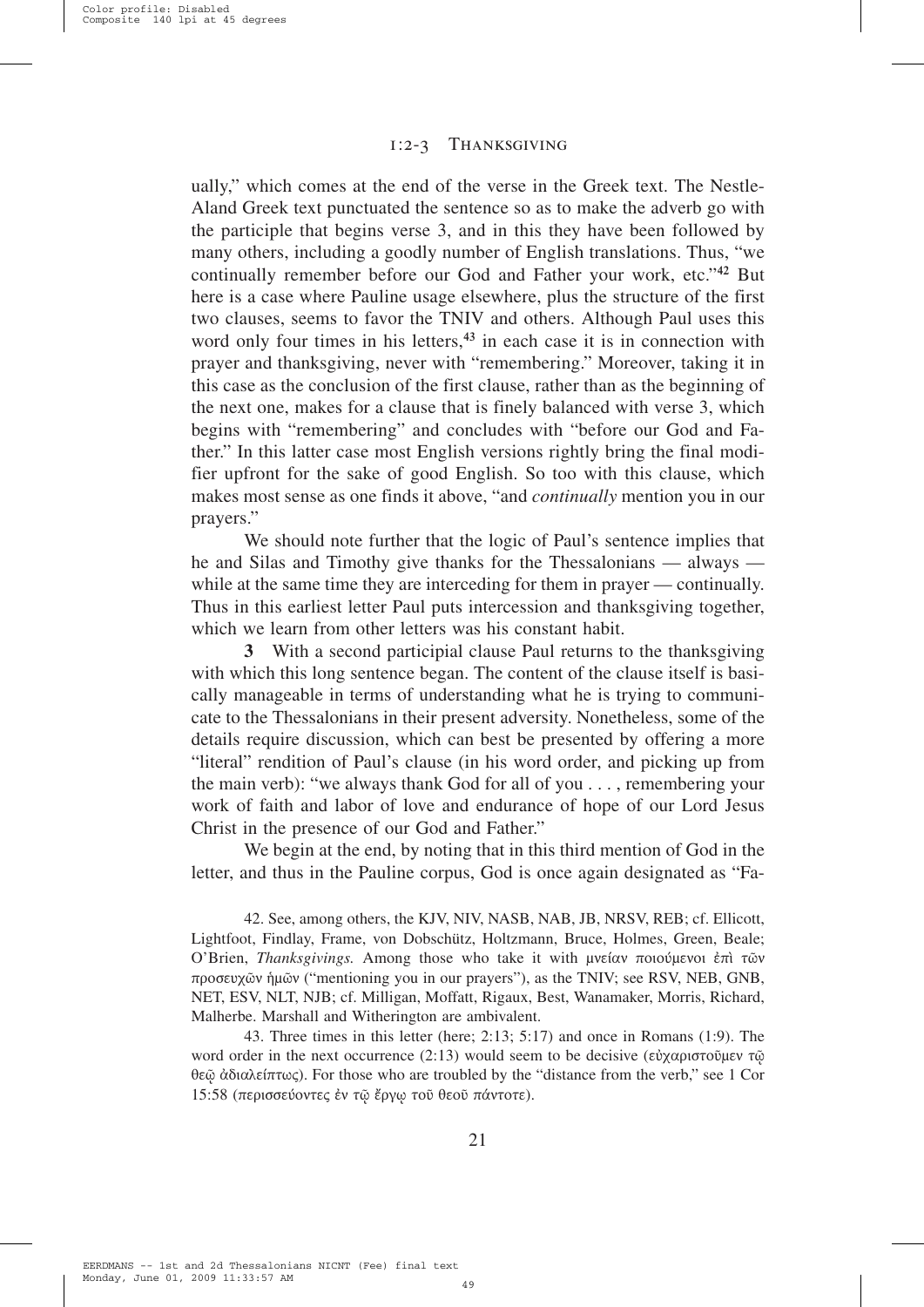ther," but in this case with the possessive "our." Thus for Paul the risen and exalted Christ Jesus is our heavenly "Lord," while the eternal God, because of the coming of the Son, is now regularly referred to as *our* Father.44 How this came about, including the role of the Spirit in the process, is spelled out in some detail in Galatians 4:4-7. The ease with which this is said here indicates that such talk about God has long been in place and has likewise been part of Paul's instruction of these early Gentile believers.

Otherwise, three matters are at issue in the sentence: *(a)* how the final phrase, "in the presence of our God and Father," is intended to function: as a modifier of the phrase "of our Lord Jesus Christ" or of the opening participle, "remembering"; *(b)* whether the genitive, "of our Lord Jesus Christ," modifies only the final phrase ("endurance of hope"), or is intended to do triple duty in the same way as the single "your" with which the clause begins; *(c)* the nature and meaning of the phrases that make up the crucial triad: faith, love, and hope.

The first two items are essentially structural and thus affect only one's overall understanding of the clause. Regarding the final phrase ("in the presence of our God and Father"), it is remotely possible — especially in light of verse 10 below — that Paul is thinking of "the Lord Jesus Christ" as now in the Father's presence; but it is difficult to see how that is a cause for present thanksgiving with regard to the Thessalonians themselves. More likely, therefore, as suggested above on verse 2 and in keeping with the word order there, Paul intended this as an inclusio with the participle, "remembering," as the TNIV has it.45 Thus, Paul envisions himself and Silas and Timothy as being "in the presence of *our* God and Father," as they offer joyful thanksgiving to God for the Thessalonian believers.

In light of this more certain expression of "inclusio" in Paul's clause, it is possible that he also intended both "our" and "of the Lord Jesus Christ" to do triple duty. That is, just as the TNIV and other translations recognize that the "your" goes with each of the three nouns in the Christian triad, so also the final phrase may go with each of the three. If so, then not only is their "hope in our Lord, Jesus Christ," but so also is their "work" a product of their "faith in the Lord, Jesus Christ," and their labor is prompted by their "love for

44. On the significance of this designation in the present letter, see the discussion of vocative ἀδελφοί ("brothers and sisters") in its first occurrence in 2:1 below.

45. Indeed, this is a place where so-called "literal" translations (e.g., KJV, ASV, NASU), by keeping Paul's word order intact, create considerable difficulty for the reader. Thus the NASU has it, ". . . steadfastness of hope in our Lord Jesus Christ in the presence of our God and Father." The KJV and ASV at least tried to alleviate some of the difficulty by placing a comma after "Christ." The ESV, on the other hand, follows the RSV and most other contemporary translations by changing the word order in the same way as the T/NIV.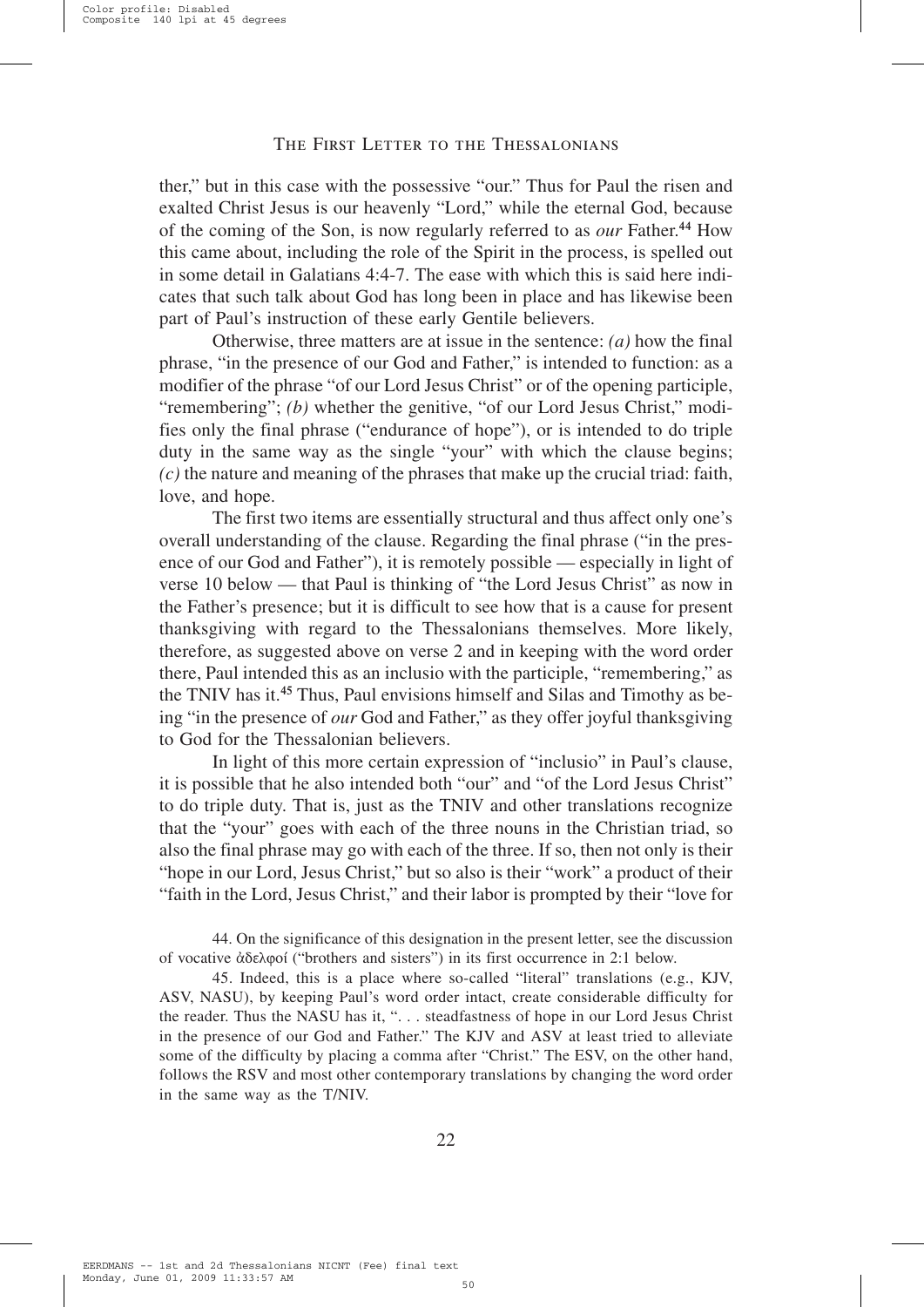#### 1:2-3 Thanksgiving

Christ." While one cannot be certain here, it does fit the pattern of such inclusios that recur in these two letters.<sup>46</sup>

One may note further that in such a reading of Paul's clause, the whole takes the form of a kind of triple inclusio. The focus is clearly on the inner set of three, which are enclosed by the possessive "your" and "the Lord Jesus Christ," where the Thessalonians are the subject of the verbal ideas in the triad of faith, love, and hope and the Lord Jesus Christ is the object in at least the first and third instance. That is, their faith and hope are in or toward Christ, while their "love" is most likely toward others. All of this in turn is enclosed by the outer set having to do with Paul's "remembering [these virtues] before our God and Father."

What is crucial in the clause are the reasons for the thanksgiving, which seem intended primarily as encouragement to the Thessalonians. Indeed, one should read these words first of all in light of chapters 2 and 3, knowing that they are expressed in response to Timothy's return with an essentially good report about the Thessalonian believers, even though they are now in the throes of considerable persecution (see 2:14; 3:2-5). Paul's gratitude to God for them finds expression in terms of the especially Christian triad — faith, love, hope — which appears here for the first time in Christian literature. It appears again in 5:8, and thereafter in Paul's letters on a recurring basis.47 At the same time, however, especially in light of the rest of the letter, one needs to take equally seriously the first words in each of the phrases (work, labor, endurance).48

It has been common to read the first two of these ("work of faith, labor of love") as Christian platitudes, having to do with various forms of service and duty directly related to the gospel itself. The reason for this is easy to see; for even though Paul in later letters uses both nouns and their corre-

46. See, e.g., 2 Thess 2:17, where most English translations recognize that the "every" connected to "deed" and "good" connected to "word" go with both nouns ("every good deed and word").

47. They are best known from their next occurrence, in 1 Cor 13:13, where the order "faith, hope, love" is conditioned by that context; thereafter they occur in a variety of ways and contexts (Gal 5:5-6; Rom 5:1-5; Col 1:4-5; Eph 4:2-5). Outside Paul see 1 Pet 1:21-22 and Heb 6:10-12. Because of the latter two instances, A. M. Hunter (*Paul and His Predecessors* [2nd ed.; London: SCM, 1961], 33-35) argued that the phrases reflect a pre-Pauline formula that may go back to Jesus himself. For a full discussion of the triad in this letter see W. Weiss, "Glaube — Liebe — Hoffnung: Zu der Trias bei Paulus," *ZNW* 84 (1993), 196-217, who also tends to find them where they are not.

48. One should also note, whether intended by Paul or not, that in the case of both sets of nouns, there is an ascending order. One's life in Christ begins with "faith," manifests itself in "love," and lives in expectant "hope" of the future consummation. Thus faith "works," while love "toils," and hope "endures" (cf. Rev 2:2, regarding the church in Ephesus); on the latter three cf. Lightfoot, 11.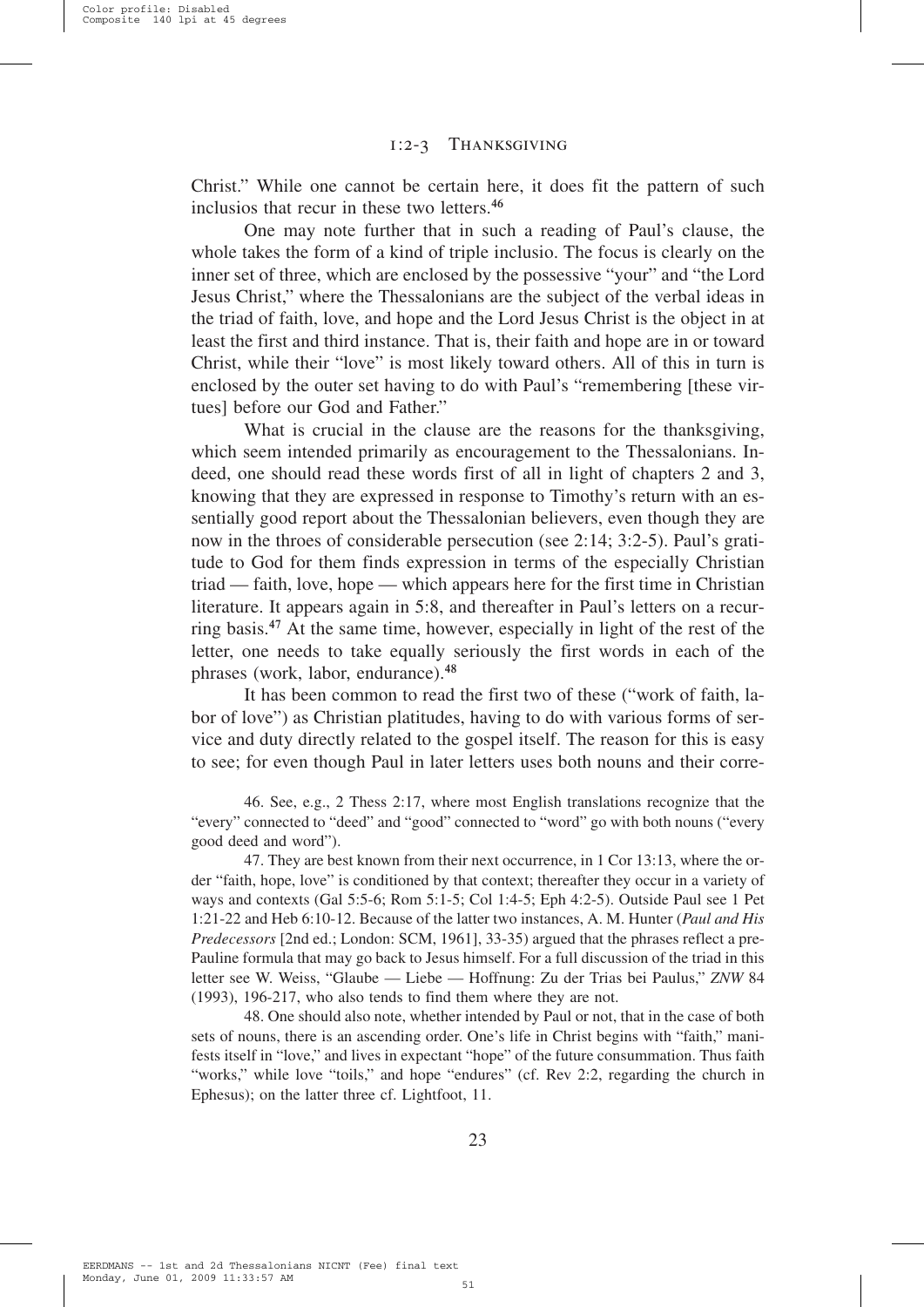sponding verbs to speak both of "the work of the Lord" and of "working with one's own hands,"49 in the context of the divine triad one's instincts are to think exclusively of the former (doing "the Lord's work"). However, since Paul's later thanksgivings regularly anticipate issues that will be addressed in the letter, sometimes where correction is needed in the community,<sup>50</sup> that seems most likely to be the case here as well. Thus Paul, by way of thanksgiving, is commending the whole community, a net thrown wide enough here to embrace those who also need to get on board in these matters.

Unfortunately a "literal" rendering of these three phrases has also led to further misunderstanding on the part of many readers. Thus "labor of love," for example, is quite understandable at one level since it has made its way into common English parlance, as having to do with certain activities as motivated by love for those involved. But whether that is its meaning here is highly questionable. Furthermore, "work of faith" and "patience of hope" are especially ambiguous in English, unless they are turned into possessives: "faith's work" and "hope's patience." Thus the  $T/NIV$  — and a few others<sup>51</sup> — have turned all three of them into meaningful phrases that capture the "result/reason" sense of the three genitives.<sup>52</sup>

The first phrase, "your work of faith," has been an especially trou-

49. Although the second word ( $\kappa$ όπος) leans heavily toward the "toiling" nature of work, it can also be used in some instances almost interchangeably with  $\epsilon_{\rm PV}$ , the catchall word for "work, deeds, actions" of all kinds. Thus in Rom 16:5, Mary  $\pi$ o $\lambda \lambda \dot{\alpha}$ έκοπίασεν είς ύμᾶς ("worked very hard for you"), apparently referring to manual toil of some kind, while in v. 12, three women (Tryphena, Tryphosa, and Persis)  $\dot{\epsilon}$ κοπιάσεν  $\dot{\epsilon}$ ν kur¾æ ("worked hard in the Lord"), apparently referring to "doing the gospel" in some form or another (the  $\zeta$  pyov word group does not appear at all in Romans 16). Apart from the use in v. 5 Paul rarely uses the  $\kappa \phi \pi$  word group for work in general, and of all kinds, for which he ordinarily uses the  $\epsilon$  pyov word group, especially for "doing the law," or "doing good" in general. The fine distinction between the two words can perhaps best be seen in Paul's use of them in 1 Corinthians 15:58: perisseÖontev ›n tê £rgæ toØ kur¾ou  $\pi\alpha$ ντοτε, είδότες ὅτι ὁ κόπος ὑμῶν οὐκ ἔστιν κενὸς ἐν κυρίω ("always abounding in the 'work' of the Lord, knowing that your 'labor' is not in vain in the Lord").

50. See, e.g., 1 Cor 1:5, "you have been enriched with all kinds of speech and with all knowledge" (TNIV), in light of chs. 8 and 12; cf. Phil 1:4, "for your partnership in the gospel," in light of 4:10-20.

51. See, e.g., NJB, REB, GNB, and the note in NET ("These phrases denote Christian virtues in action: the work produced by faith, labor motivated by love, and endurance that stems from hope in Christ"). Cf. Lightfoot (10), who renders the phrases, "the work that comes of faith, the labour which springs from love, the patience that is born of hope"; cf. Milligan, 6; Frame, 76.

52. Although it should be pointed out that not all think so. BDAG ( $\kappa$ όπος 2) suggests that they are descriptive/adjectival; thus "faithful work, loving deeds, hopeful endurance" (cf. NLT); but such a rendering is to lose sight of the uniquely Christian triad altogether.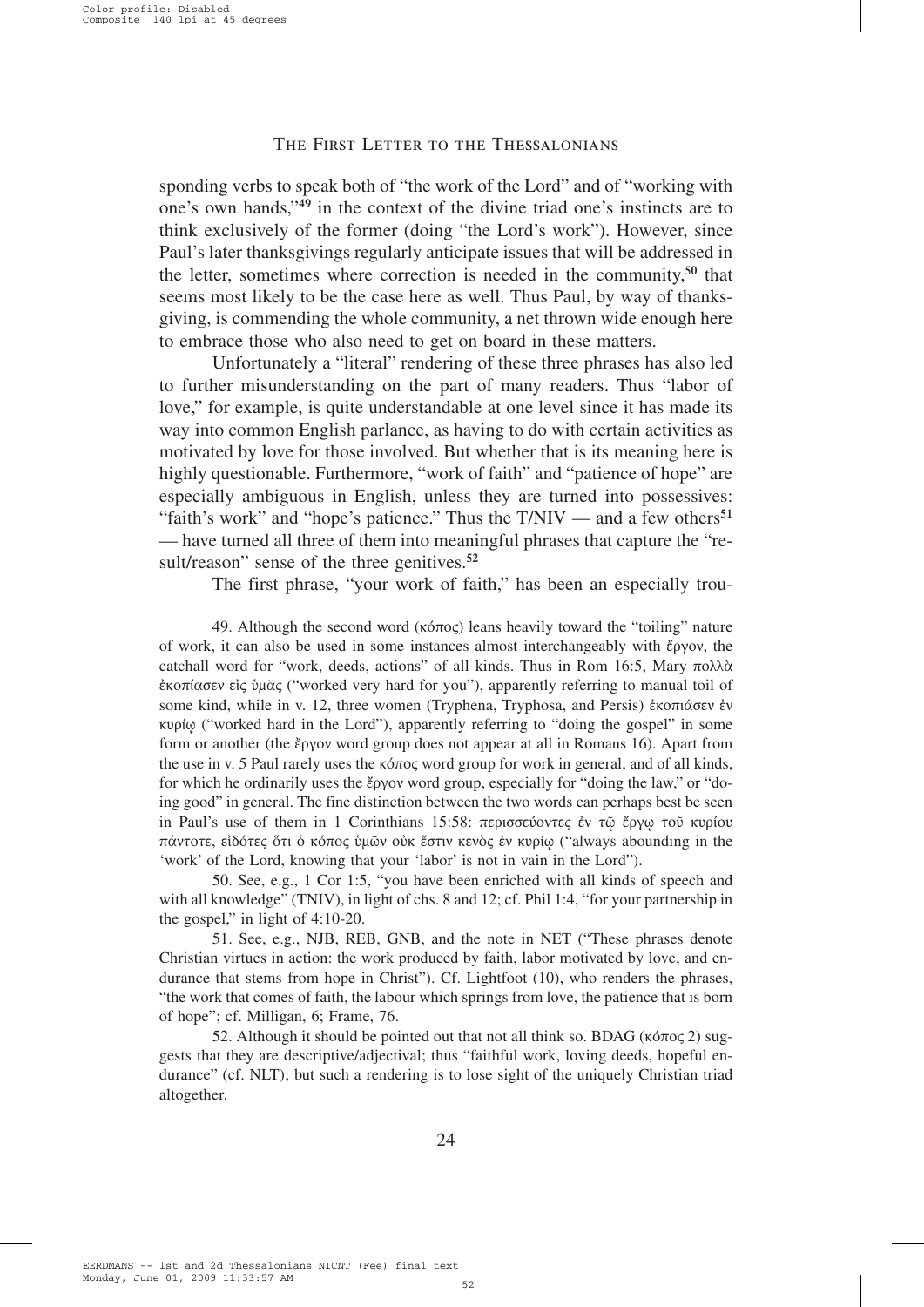#### 1:2-3 Thanksgiving

bling idea for many Protestants, especially in light of the emphatic contrasts in Galatians and Romans between "faith in Christ Jesus" vis-à-vis "*works* of law." But that is an unfortunate misunderstanding of the concern of these latter two letters, not to mention a misreading of Paul, who in both letters is referring specifically to Gentiles' being required to "do" certain aspects of the Jewish law (circumcision, sabbath, food laws). At the same time Paul is quite insistent that true faith can best be seen in the "good works" that it produces, as Galatians 5–6 make especially clear.53 His language here reflects much the same idea. True faith in Christ — as with true faith in the Old Testament expresses itself in "work."54 And, in any case, in this earliest letter "faith" is a much broader term than the more narrowly defined use in (most of) Galatians and Romans.55 Moreover, "work" itself takes many forms in Paul's letters. Sometimes it expresses the activities of "ministry" (e.g., 1 Cor 3:13; 15:58); sometimes in doing good toward others (Gal 6:9-10; Col 1:10; Eph 2:10); and sometimes it has to do with what Paul himself has accomplished for God (1 Cor 9:1). In the present case, the term probably has no specific referent, except that it would most likely include the first two items just noted.

The more difficult phrase is the second one, "your labor of love." First of all, the word "labor" in this phrase puts a bit more emphasis on the idea of toil and hardship, although it is also used in a more generic way for "work" of all kinds, including "laboring for the gospel" (e.g., 1 Cor 3:8; 15:58). Indeed, for the majority of interpreters this is the only meaning of the phrase.<sup>56</sup> But such a reading seems to be a much too generic, rather than a case-specific, understanding of the phrase. After all, early on in the narra-

53. In this regard see esp. 5:6 (what counts is "faith that 'works' through love") and 6:9-10. One is not saved by "doing what is good," but truly "saved" people will express their salvation through the fruit of the Spirit.

54. Collins (*Studies,* 212-13) would see the phrase as referring to "active faith"; but that seems to miss Paul considerably, esp. in light of the next phrase ("working love"?), not to mention Pauline usage elsewhere. Similarly, Best's rendition (68), "achievement of faith," seems to put the emphasis altogether in the wrong place.

55. And even in these letters it is not so narrowly constricted as some expressions of Protestantism would have it; note, e.g., Paul's phrase "he is now preaching *the faith* he once tried to destroy" in Gal 1:23, where "the faith" is nearly equivalent to the gospel, just as its several occurrences in 3:1-10 in the present letter border very much on the sense of "faithfulness." See further the discussion by Collins, "The Faith of the Thessalonians," in *Studies,* 209-29.

56. The exceptions are rare. Frame (76) notes both possibilities, but considers the one option to mean "manual labour necessary to support missionary propaganda," rather than love within the Christian community that causes one to "work with one's own hands" and thus does not lean on the largesse of others for food; but in the end he leaves the decision itself open-ended (similarly Best, 67). Witherington (59) hints at the possibility argued for here, but without specific application.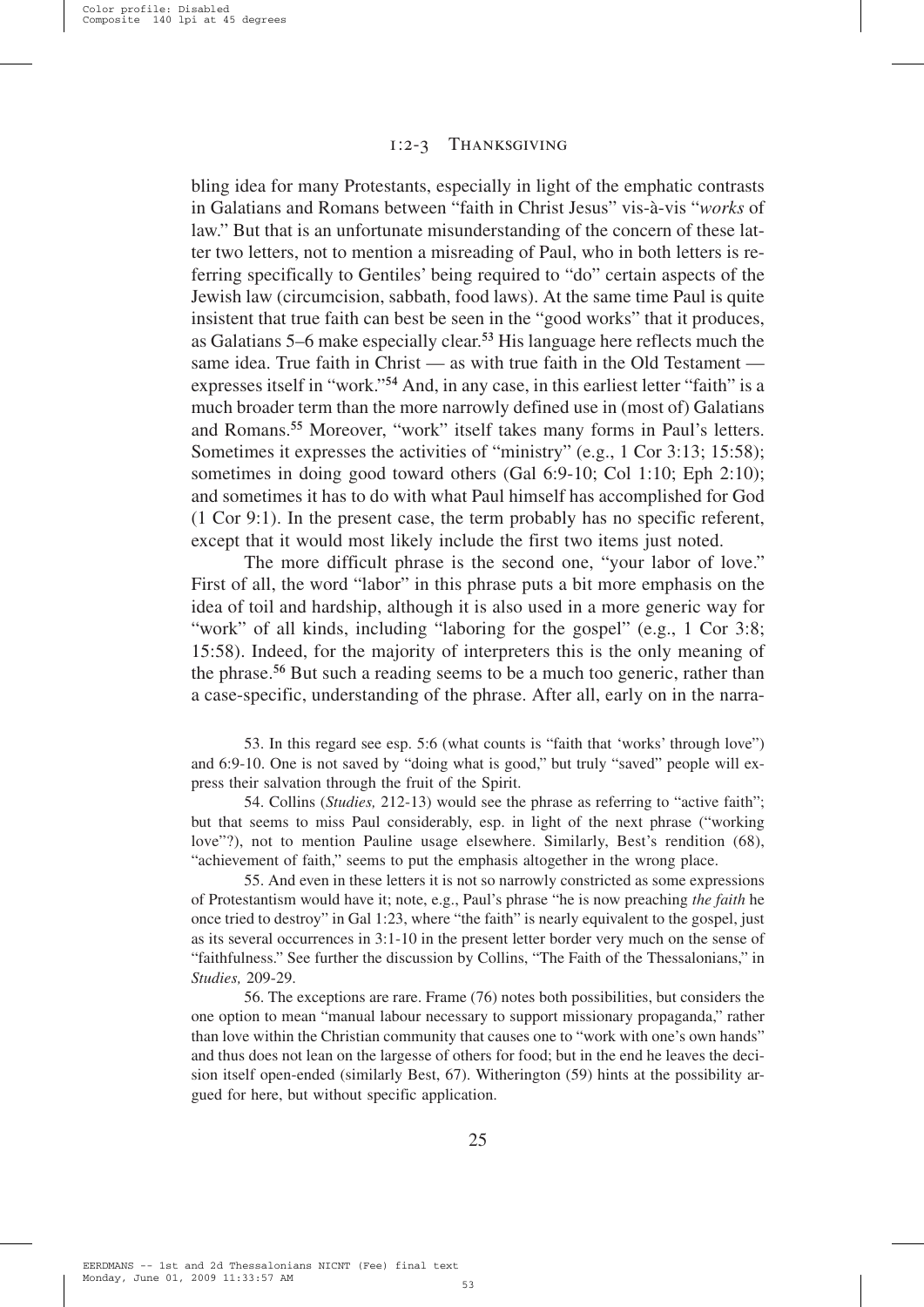tive that follows (2:9), Paul reminds the Thessalonians that the missionaries themselves did both kinds of "work." Thus in the same sentence he reminds them that he and Silas "worked *(ergazomenoi)* night and day in order not to be a burden to anyone" and did so "while we preached the gospel of God to you."57

In light of 4:9-12 in this letter, therefore, where Paul urges these believers to "mind your own business and work with your hands," a matter to which he returns in full measure in 2 Thessalonians 3:6-15, he most likely is here anticipating that corrective word with this laudatory note. In thanking them all for their "work produced by faith" (probably Christian service) and "labor prompted by love" (probably manual labor), Paul is thus offering genuine thanks for those among them who are doing this very thing, even though for others it will be a matter needing correction. Thus rather than thanking God for them with Christian platitudes, Paul is in fact giving thanks for things that are both at work among them and at the same time need some correcting or bolstering. This also means that the word "love" in this case refers to "love for others," rather than out of love for Christ.

The final phrase, "endurance inspired by hope," is the least ambiguous of the three. Whatever else was true of these early believers, they were eagerly awaiting the final glory that would be theirs (and ours) at the coming of Christ. Indeed, the possibility is that they have been overly eager. In any case, such expectation is part of being a follower of Christ. Not only does one labor because of faith in Christ and labor with one's own hands out of love for others (so as not to burden them), but all of this is done with the firm expectation that what Christ began at his resurrection will be brought to ultimate consummation at his coming. One's hope rests secure in the risen Lord, the once crucified Messiah, Jesus of Nazareth. "Hope," therefore, in Paul is a "content" word, meaning a word that has to do with his absolute certainty about the future based on Christ's resurrection, not a word of wishfulness about a less than sure tomorrow.

Thus the primary thrust of the thanksgiving to this point is altogether on the outworking of the Thessalonian believers' coming to faith in Christ in terms of their living for Christ by caring for others. But that is not all, important as it is, so Paul will go on next to remind them of the dynamic nature of their conversion in its own right, which he spells out in our verse 5.

Much can be learned from listening carefully to Paul's thanksgiving reports, especially since it is easy to limit thanksgiving to "things" or to "blessings"

<sup>57.</sup> Similarly, in the first of the next series of letters, Paul also reminds the Corinthians that "up to this very hour we labor *(kopiZmen),* working *(ergazomenoi)* with our own hands" (1 Cor 4:12).